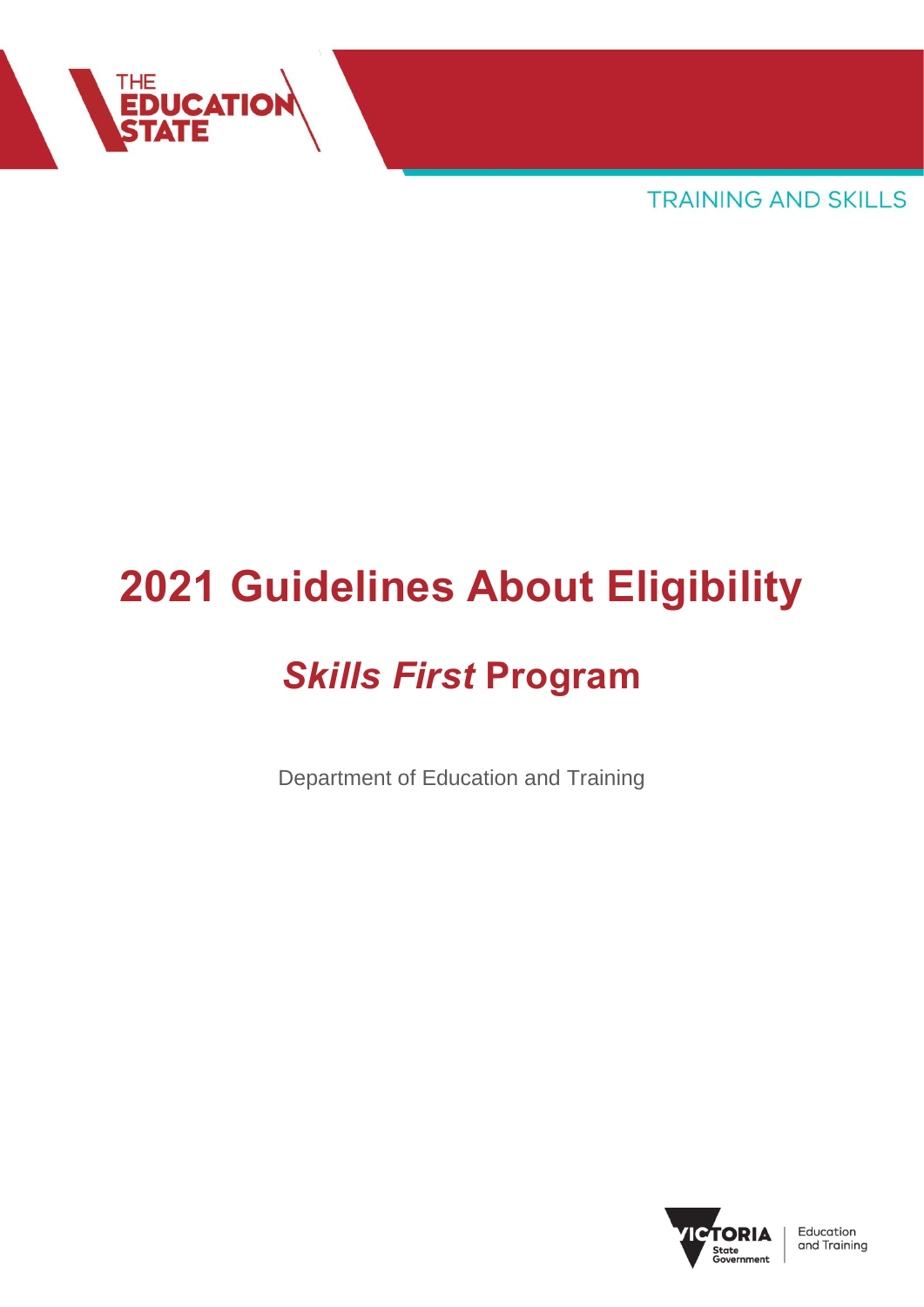#### **PURPOSE**

These Guidelines describe the *Skills First* eligibility requirements the Training Provider must apply in assessing and evidencing a student's *Skills First* Entitlement.

The Training Provider must have a clear and documented business process for determining a student's eligibility, as required by the VET Funding Contract (the Contract). This business process must include the collection of supporting evidence.

These Guidelines apply to all enrolments in *Skills First* subsidised training and must be read in conjunction with the Contract.

#### **1. DETERMINING ELIGIBILITY FOR THE** *SKILLS FIRST* **PROGRAM**

1.1. The Training Provider must assess a student's eligibility against the requirements outlined in this Section 1.

#### **Citizenship/residency**

- 1.2. A student must be either:
	- a) an Australian citizen;
	- b) a holder of a permanent visa; or
	- c) a New Zealand citizen,

as evidenced by one of the documents described in the *Evidence of Eligibility and Student Declaration* form at **Attachment 1** to these Guidelines.

#### **The 'upskilling requirement'**

- 1.3. A student who is **20 years of age or older <sup>1</sup>** , can only enrol in a program at a higher AQF level than the highest qualification level they will hold at the time when their training will commence.
- 1.4. A student does not have to meet the upskilling requirement if they are:
	- a) enrolling in a program on the Foundation Skills List (**Attachment 2** to these Guidelines);
	- b) enrolling in training as an Apprentice (not a Trainee) under an Approved Training Scheme;
	- c) enrolling in training in the Victorian Certificate of Education (VCE) or Victorian Certificate of Applied Learning (VCAL) (Intermediate or Senior);
	- d) enrolling in a Skill Set; or
	- e) under 20 years of age.<sup>2</sup>

(this is subject to the further limits outlined in these Guidelines).

- 1.5. The following completed programs are not taken into account for the purpose of determining if a student meets the upskilling requirement:
	- a) senior secondary school certificates<sup>3</sup>;
	- b) programs on the Foundation Skills List;
	- c) any VET certificates completed as part of a senior secondary qualification (including School Based Apprenticeships or Traineeships);
	- d) Skill Sets; and
	- e) non-Australian programs, except where equivalency has been formally established with a qualification level within the AQF.

#### **The '2 Skill Sets in a year' and '2 AQF qualifications in a year' limits**

1.6. In a calendar year, a student (**regardless of their age**) may only commence a maximum of two:

 $<sup>1</sup>$  As at 1 January in the year their training will commence.</sup>

<sup>&</sup>lt;sup>2</sup> As at 1 January in the year their training will commence.

<sup>&</sup>lt;sup>3</sup> Senior secondary school certificates includes the VCE, VCAL(Intermediate or Senior), International Baccalaureate (IB) Diploma, senior secondary school certificates from other Australian jurisdictions, and training undertaken at a TAFE Institute or Dual Sector University by students whose completion of VET certificates as part of VCE or VCAL was impacted by COVID-19 and who present a letter from the Victorian Curriculum and Assessment Authority.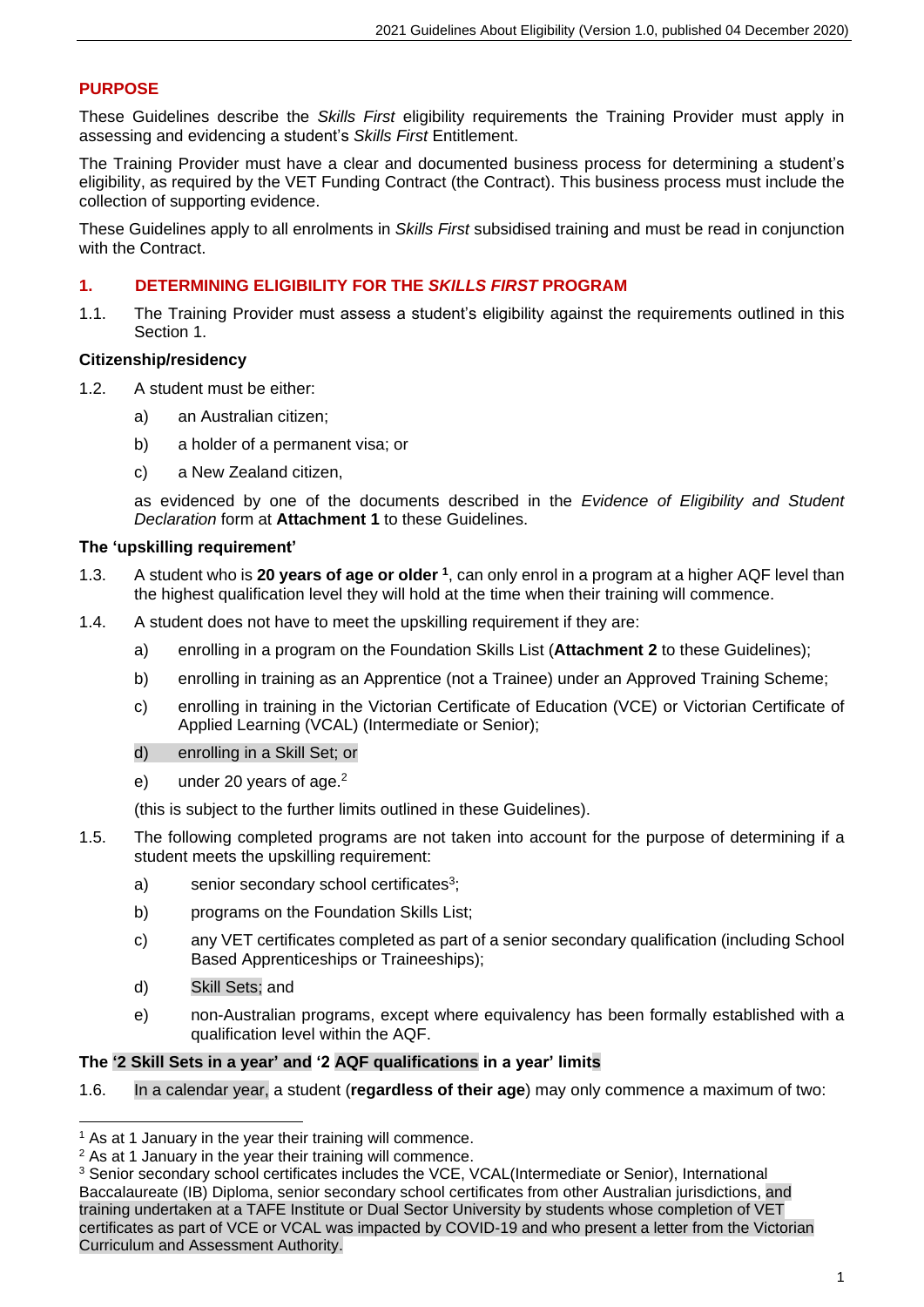- a) *Skills First* subsidised Skill Sets; and
- b) two *Skills First* subsidised programs that are AQF qualifications.
- 1.7. The following scenarios are not counted when determining if a student meets these limits:
	- a) transitioning from a superseded program to the current version of the same program;
	- b) recommencing training in the same program (at either the same or a different provider);
	- c) enrolling in an Apprenticeship (not Traineeship) after having participated in one of the Pre-Apprenticeship and Pathway Programs (**Attachment 3** to these Guidelines); or
	- d) participation in:
		- i. '22469VIC Course in Introduction to the National Disability Insurance Scheme';
		- ii. any program undertaken as part of the Department of Education and Training's (the Department's) 'Skills Uplift Pilot Program';
		- iii. '22510VIC Course in Identifying and Responding to Family Violence Risk';
		- iv. any program undertaken as part of the Department's 'Covid-19 Response –Funding to Deliver Infection Control Skill Sets'; or
		- v. any program undertaken as part of the Department's 'Construction Industry Skill Sets' initiative.

#### **The '2 at a time' limit**

- 1.8. A student (**regardless of their age**) may only commence a maximum of two *Skills First* subsidised programs at any one time.
- 1.9. Participation in the following programs or initiatives will not be counted when determining if a student meets this limit:
	- a) '22469VIC Course in Introduction to the National Disability Insurance Scheme';
	- b) any program undertaken as part of the Department's 'Skills Uplift Pilot Program';
	- c) '22510VIC Course in Identifying and Responding to Family Violence Risk';
	- d) any program undertaken as part of the Department's 'Covid-19 Response –Funding to Deliver Infection Control Skill Sets'; or
	- e) any program undertaken as part of the Department's 'Construction Industry Skill Sets' initiative.

#### **The** '**2 at level in a lifetime' limit**

- 1.10. In their lifetime, a student (**regardless of their age)** may only commence a maximum of two government-subsidised qualifications at the same level in the AQF.
- 1.11. The following types of commencements are not taken into account when determining if a student meets this limit:
	- a) senior secondary school certificates;
	- b) programs listed on the Foundation Skills List (**Attachment 2** to these Guidelines);
	- c) any VET certificates undertaken as part of a senior secondary qualification (including School Based Apprenticeships/Traineeships);
	- d) transitioning from a superseded program to the current version of the same program; or
	- e) recommencing training in the same program (at either the same or a different provider).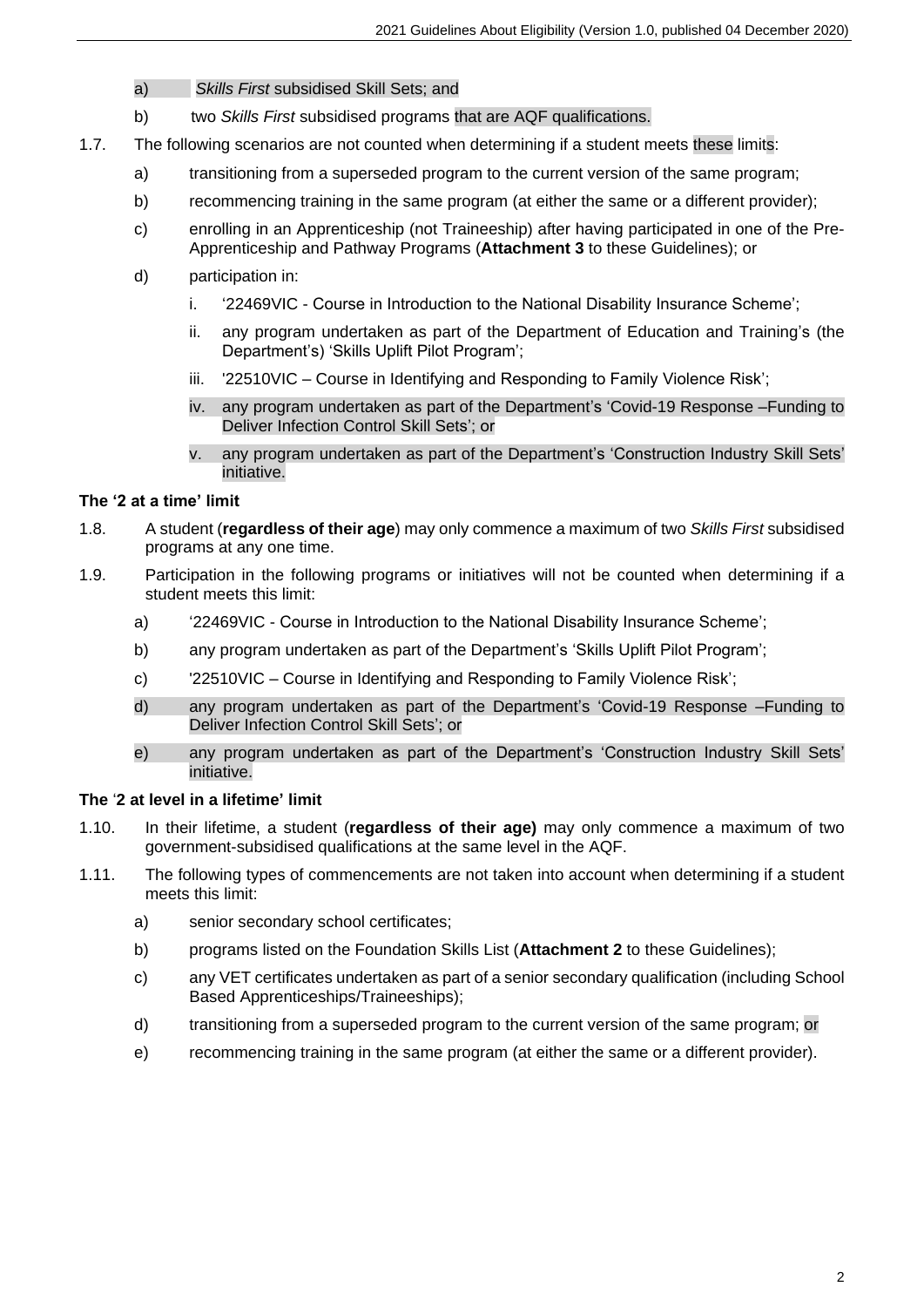#### **Eligibility for Foundation Skills programs**

- 1.12. A student is not eligible for *Skills First* subsidised training in programs on the Foundation Skills List (**Attachment 2** to these Guidelines) if they:
	- a) hold an AQF qualification issued by an Australian VET or higher education provider that is at AQF level 5 (Diploma) or higher.
	- b) are enrolled in the Commonwealth Government's 'Skills for Education and Employment' program.

#### **Eligibility exemptions**

1.13. The Training Provider may only exempt a student from the eligibility requirements in accordance with Part C of Schedule 1 of the Contract. The Training Provider must sight and retain evidence of a student's eligibility to receive an exemption as specified in **Attachment 4** to these Guidelines.

#### **2. SIGHTING AND RETAINING EVIDENCE OF ELIGIBILITY**

#### **Completing the** *Evidence of Eligibility and Student Declaration* **form**

- 2.1 Eligibility assessment processes must involve informative discussions with applicants, as well as comprehensive assessments of the circumstances against the eligibility requirements of the Contract, including any variations to that Contract.
- 2.2 Prior to the commencement of training, for each student who is assessed to be eligible, the Training Provider must complete the information and declarations in the *Evidence of Eligibility and Student Declaration* form at **Attachment 1** to these Guidelines.
- 2.3 The *Evidence of Eligibility and Student Declaration* form must be completed by an authorised delegate of the Training Provider, which is defined as:
	- a) an employee/s of the Training Provider who has been formally delegated this function from the CEO or equivalent and written evidence of such a delegation is available at audit, or
	- b) a duly authorised agent of the Training Provider, and a legally binding agreement between the Training Provider and the agent is in place and available at audit.
- 2.4 The Training Provider must make available to the Department for audit or review purposes the completed *Evidence of Eligibility and Student Declaration* form and any of the evidence that is sighted and retained in relation to any individual student.
- 2.5 The evidence of eligibility specified in the *Evidence of Eligibility and Student Declaration* form must be sighted and retained by:

|              | Sighting:                                                                                                                                                                                                                                                                | <b>Retaining:</b>                                                                                                                                |
|--------------|--------------------------------------------------------------------------------------------------------------------------------------------------------------------------------------------------------------------------------------------------------------------------|--------------------------------------------------------------------------------------------------------------------------------------------------|
| a)           | a hard copy original.                                                                                                                                                                                                                                                    | a photocopy or electronic copy of the hard copy<br>original.                                                                                     |
|              |                                                                                                                                                                                                                                                                          | <b>OR</b>                                                                                                                                        |
| b)           | a certified photocopy (not in electronic form) of the<br>hard copy original.                                                                                                                                                                                             | a photocopy or electronic copy of the certified<br>copy, or the original certified copy.                                                         |
|              | (refer to <b>Attachment 5</b> for information about<br>document certification)                                                                                                                                                                                           |                                                                                                                                                  |
|              |                                                                                                                                                                                                                                                                          | <b>OR</b>                                                                                                                                        |
| $\mathbf{C}$ | confirmation from a Gateway Service Provider <sup>4</sup><br>that it has connected to the Commonwealth<br>Government's Document Verification Service (the<br>$DVS$ <sup>5</sup> and verified that an individual's name,<br>(where applicable) date of birth and document | a transaction record generated by securely<br>logging in to the administrative platform provided<br>by the Gateway Service Provider, that shows; |

<sup>4</sup> A Gateway Service Provider is an organisation authorised to direct information match requests to and from the Commonwealth Government's Document Verification Service (the DVS).

<sup>&</sup>lt;sup>5</sup> The DVS is a national online system that allows organisations to compare an individual's identifying information with a government record.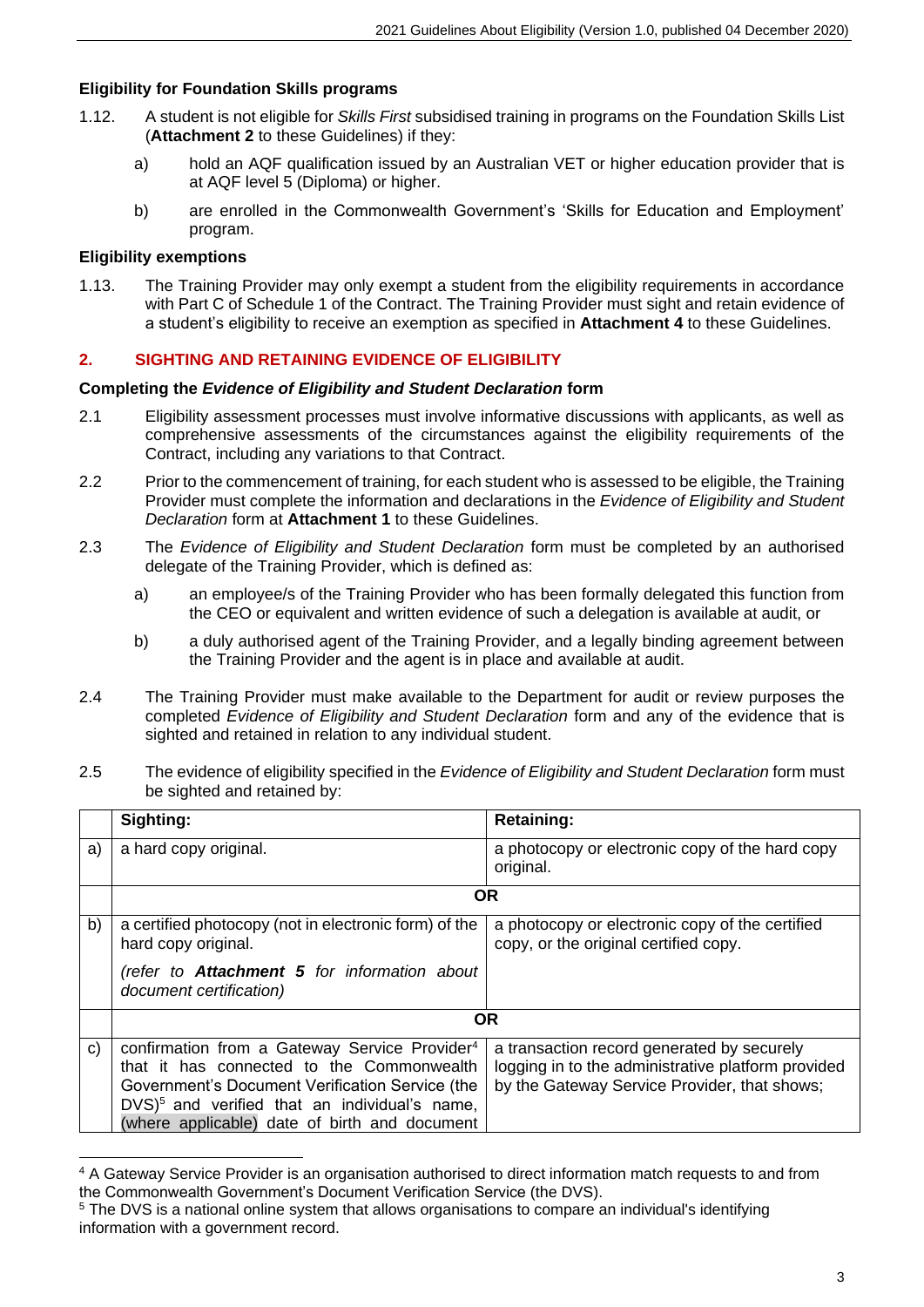|    | Sighting:                                                                                                                                     | <b>Retaining:</b>                                                                                                                                           |
|----|-----------------------------------------------------------------------------------------------------------------------------------------------|-------------------------------------------------------------------------------------------------------------------------------------------------------------|
|    | number match a current and valid record in the<br>DVS.                                                                                        | the individual's name and (where applicable)<br>$\bullet$<br>date of birth;                                                                                 |
|    |                                                                                                                                               | the type of document that was checked; and                                                                                                                  |
|    |                                                                                                                                               | that their name, date of birth and document<br>٠<br>number were verified to match a valid and<br>current document in the DVS.                               |
|    |                                                                                                                                               | <b>OR</b>                                                                                                                                                   |
| d) | a digital green Medicare card displayed on a<br>Digital Wallet through Express Plus Medicare<br>mobile application on the cardholder's mobile | a written declaration attached to the student's file<br>stating that the digital green Medicare card has<br>been sighted. The declaration must include the: |
|    | device. The digital card may not be sighted via a<br>screen shot of the card that is e-mailed or<br>otherwise reproduced.                     | name of the authorised delegate who sighted<br>the card;                                                                                                    |
|    |                                                                                                                                               | date the card was sighted;                                                                                                                                  |
|    |                                                                                                                                               | document number of the card; and                                                                                                                            |
|    |                                                                                                                                               | name of the card holder.                                                                                                                                    |

#### **Electronic completion of the** *Evidence of Eligibility and Student Declaration* **form**

- 2.6 If the Training Provider completes, and has students complete, the *Evidence of Eligibility and Student Declaration* form electronically, it must ensure:
	- a) that the information collected is exactly the same as that which would have been collected in hard copy; and
	- b) an electronic action equivalent to a signature is undertaken in any instance where a signature is required on the form.
- 2.7 If the Training Provider engages a Gateway Service Provider to access the DVS as part of obtaining and assessing evidence of eligibility and the DVS is unable to verify an individual's document, then the Training Provider must offer that individual the opportunity to provide their evidence of eligibility in an alternative format, prior to making an assessment of that individual's eligibility.

#### **Relying on information obtained about a student for a subsequent enrolment**

- 2.8 If the Training Provider has sighted and retained evidence of a student's citizenship and (where relevant) their age (in accordance with the requirements of the *Evidence of Eligibility and Student Declaration* form), it may use this evidence for any subsequent enrolments by that student, with only that Training Provider, provided that:
	- a) the evidence has not expired when a subsequent enrolment occurs;
	- b) the information continues to be retained for audit, review or investigation purposes; and
	- c) the Training Provider makes all other assessments of the student's *Skills First* Entitlement for each subsequent enrolment.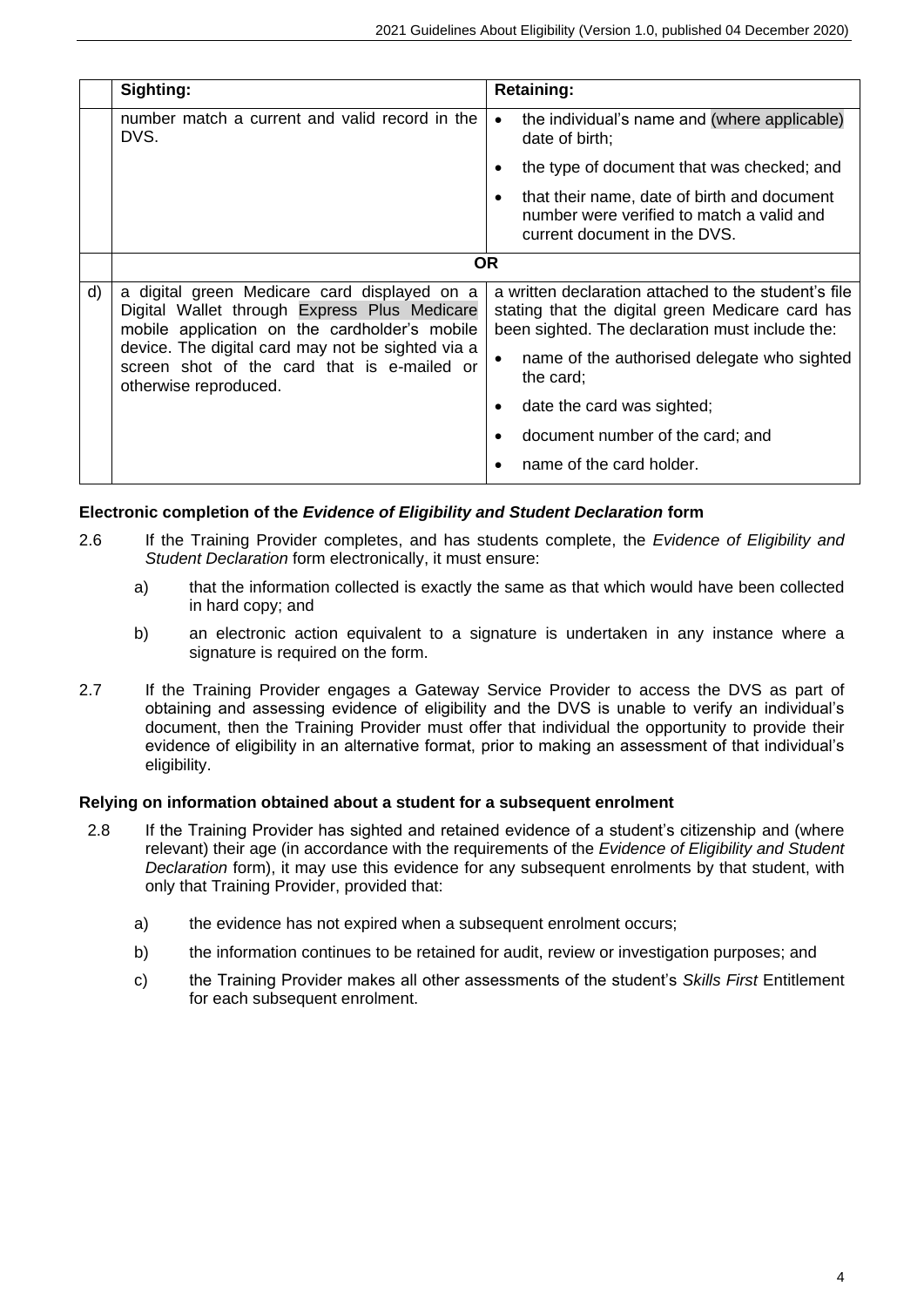#### **Additional evidence to be sighted and retained for students under 17 years of age**

2.9 Prior to enrolling a student who will be under 17 years of age at the time their training commences, the Training Provider must sight and retain evidence the student has been granted an exemption from school attendance as follows:

|    | If the student:                                                                                                                                                                                                 | The Training Provider must sight and retain:                                                                                                                                                                                         | And ensure that<br>it:                                                              |  |
|----|-----------------------------------------------------------------------------------------------------------------------------------------------------------------------------------------------------------------|--------------------------------------------------------------------------------------------------------------------------------------------------------------------------------------------------------------------------------------|-------------------------------------------------------------------------------------|--|
| a) | has completed year 10                                                                                                                                                                                           | a copy of the signed and completed<br>endorsement page from the 'Exemption From<br>School Application Form';<br><b>OR</b><br>correspondence or a certificate signed by the<br>School Principal or a Department Regional<br>Director. | identifies the<br><b>Training Provider</b><br>and the training to<br>be undertaken; |  |
|    |                                                                                                                                                                                                                 |                                                                                                                                                                                                                                      | <b>OR</b>                                                                           |  |
| b) | has not completed year 10                                                                                                                                                                                       | correspondence or a certificate signed by the<br>Department Regional Director.                                                                                                                                                       | identifies the<br>relevant employer<br>if the student is to<br>undertake an         |  |
| C) | is not currently, or has<br>never been, enrolled in a<br>Victorian School (for<br>example, students enrolled<br>in home schooling, or<br>students who have moved<br>to Victoria from interstate or<br>overseas) | correspondence or a certificate signed by the<br>Department Regional Director.                                                                                                                                                       | Apprenticeship /<br>Traineeship.                                                    |  |

2.10 An exemption from school attendance is granted on the basis that the student will undertake a specific program at a specific training provider, as identified in the exemption.

If the student is still under 17 years of age and wishes to enrol in a different program or enrol at a different training provider to what is identified in their exemption, the approver of the exemption must confirm that the proposed change is permitted. The Training Provider must sight and retain this confirmation prior to enrolling the student in a different program, or prior to enrolling the student if they are not the training provider referred to in the original exemption.

#### **Deeming a student to be eligible**

2.11 Where a student's response to the *Evidence of Eligibility and Student Declaration* form indicates they are not eligible but based on a comprehensive discussion, the Training Provider determines they are eligible, it must evidence the reason why and retain this evidence.

For example: an individual (who has met all other eligibility criteria) indicates they have completed a Bachelor degree. This would suggest the individual is not eligible. However, through discussion with the student, the Training Provider identifies that the Bachelor degree is an overseas qualification and equivalency has not been formally established with an AQF level. The Training Provider may therefore enrol the individual in *Skills First* subsidised training, but must retain evidence for why the upskilling requirement is not applicable.

#### **Proxy declarations for students in exceptional circumstances**

2.12 In exceptional circumstances, where a student is unable to provide any of the evidence documents specified in the *Evidence of Eligibility and Student Declaration* form, the Department may accept a proxy declaration, in the form of a signed declaration by the CEO of the Training Provider or of a relevant government or community service provider attesting to the student's citizenship/residency and/or age status.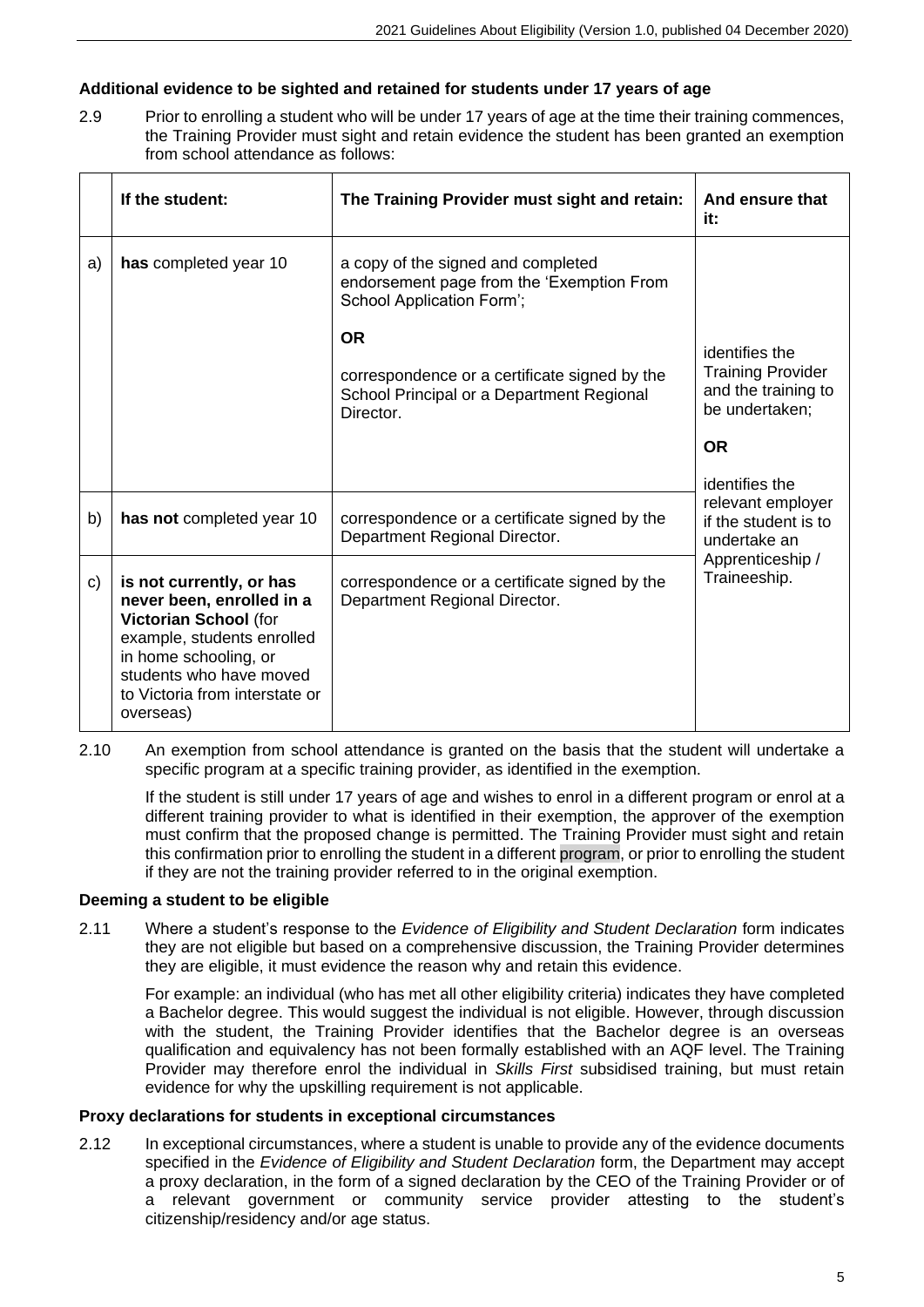- 2.13 The Training Provider must make all reasonable efforts to help a student demonstrate their citizenship/residency/age status through providing one of the accepted evidence documents and a proxy declaration can only be used in exceptional and specific circumstances.
- 2.14 Proxy declarations will not be accepted where a student has simply been reluctant to incur the cost or inconvenience of obtaining relevant evidence documents.
- 2.15 The Training Provider must present a robust case to the Department for approval (via the enquiry function of the Skills Victoria Training System (SVTS)) for the proposed use of a proxy declaration.
- 2.16 If approval is received, the Training Provider must keep a copy of the proxy declaration and the Department's SVTS enquiry response for audit or review purposes.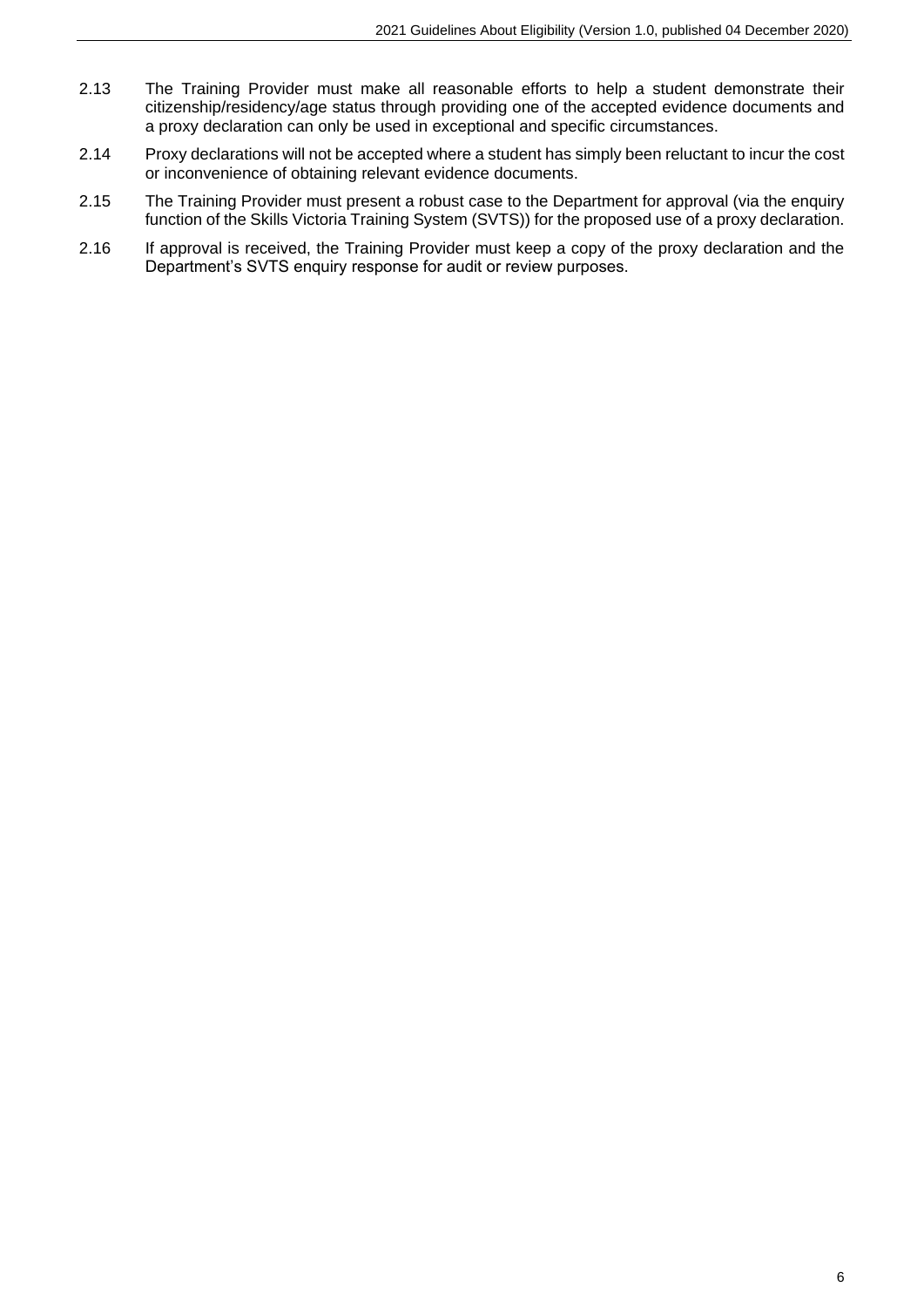#### **Attachment 1 -** *SKILLS FIRST* **PROGRAM - EVIDENCE OF ELIGIBILITY AND STUDENT DECLARATION FORM**

#### **SECTION A – EVIDENCE OF CITIZENSHIP/RESIDENCY AND AGE**

#### **TO BE COMPLETED BY AN AUTHORISED DELEGATE OF THE TRAINING PROVIDER – DON'T LEAVE ANY SECTIONS BLANK**

|        | I confirm that in relation to:<br>(student's full name):                                                                                                                |        |                                                                                                                                                                                                                                                                                                                                |
|--------|-------------------------------------------------------------------------------------------------------------------------------------------------------------------------|--------|--------------------------------------------------------------------------------------------------------------------------------------------------------------------------------------------------------------------------------------------------------------------------------------------------------------------------------|
|        | I have sighted ONE of the following:                                                                                                                                    |        |                                                                                                                                                                                                                                                                                                                                |
| $\Box$ | Australian Birth Certificate (not Birth Extract)                                                                                                                        |        | Current Australian Passport                                                                                                                                                                                                                                                                                                    |
| $\Box$ | Current New Zealand Passport                                                                                                                                            |        | Australian Citizenship Certificate                                                                                                                                                                                                                                                                                             |
| Г      | Current green Medicare card                                                                                                                                             |        | Australian Certificate of Registration by Descent                                                                                                                                                                                                                                                                              |
| $\Box$ | A proxy declaration for individuals in exceptional<br>circumstances as per Clauses $2.12 - 2.16$ of the<br>Guidelines About Eligibility (the Eligibility<br>Guidelines) |        | Formal confirmation of permanent residence granted by<br>the Department of Home Affairs (or its successor) AND<br>the student's foreign passport or ImmiCard.                                                                                                                                                                  |
| $\Box$ | a Referral to Government Subsidised Training -<br>Asylum Seekers' form from the Asylum Seeker<br>Resource Centre or the Australian Red Cross                            | $\Box$ | <b>[FOR TAFE/ DUAL SECTOR/ LEARN LOCAL</b><br><b>ORGANISATIONS ENROLMENT ONLY - delete field if not</b><br>required] confirmation obtained from the Visa<br>Entitlement Verification Online System (VEVO) that the<br>student holds a valid Bridging Visa Class E, Safe<br>Haven Enterprise Visa or Temporary Protection Visa. |

By Either:

☐ viewing an original; OR

- $\Box$  viewing a certified copy; OR
- ☐ verifying through the Document Verification Service (DVS) [*where it is possible to do so, and in accordance with Clause 2.5(c) of the Eligibility Guidelines*]; OR
- ☐ viewing a digital green Medicare card on a Digital Wallet app on the card holder's mobile device [*in accordance with Clause 2.5(d) of the Eligibility Guidelines*]; OR
- ☐ relying on evidence sighted and retained as part of a previous enrolment [*in accordance with Clause 2.8 of the Eligibility Guidelines*] OR
- ☐ **[FOR TAFE/ DUAL SECTOR/ LEARN LOCAL ORGANISATIONS ENROLMENT ONLY – delete field if not required]** viewing a printed or electronic record from VEVO that confirms a student holds valid Bridging Visa Class E, Safe Haven Enterprise Visa or Temporary Protection Visa.

And I have retained **ONE** of the following**:**

- $\Box$  a copy of the original or certified copy; OR
- $\Box$  the certified copy; OR
- ☐ evidence as set out in Clause 2.5(c) of the Eligibility Guidelines [*where verified through the DVS];* OR
- ☐ declaration of sighting a digital green Medicare card [*as set out in Clause 2.5(d) of the Eligibility Guidelines*]*;* OR
- ☐ **[FOR TAFE/ DUAL SECTOR/ LEARN LOCAL ORGANISATIONS ENROLMENT ONLY – delete field if not required]** a printed or electronic copy of a record from VEVO that confirms the student holds a valid Bridging Visa Class E, Safe Haven Enterprise Visa or Temporary Protection Visa.

And if the student's age is relevant to their eligibility, and the document produced from the list above does not include a date of birth (or if the date of birth has not been verified through use of the DVS), I have also sighted and retained a copy of one of the following:

☐ current drivers licence ☐ 'Keypass' card ☐ Not applicable

- 
- ☐ current learner permit ☐ Proof of Age card
-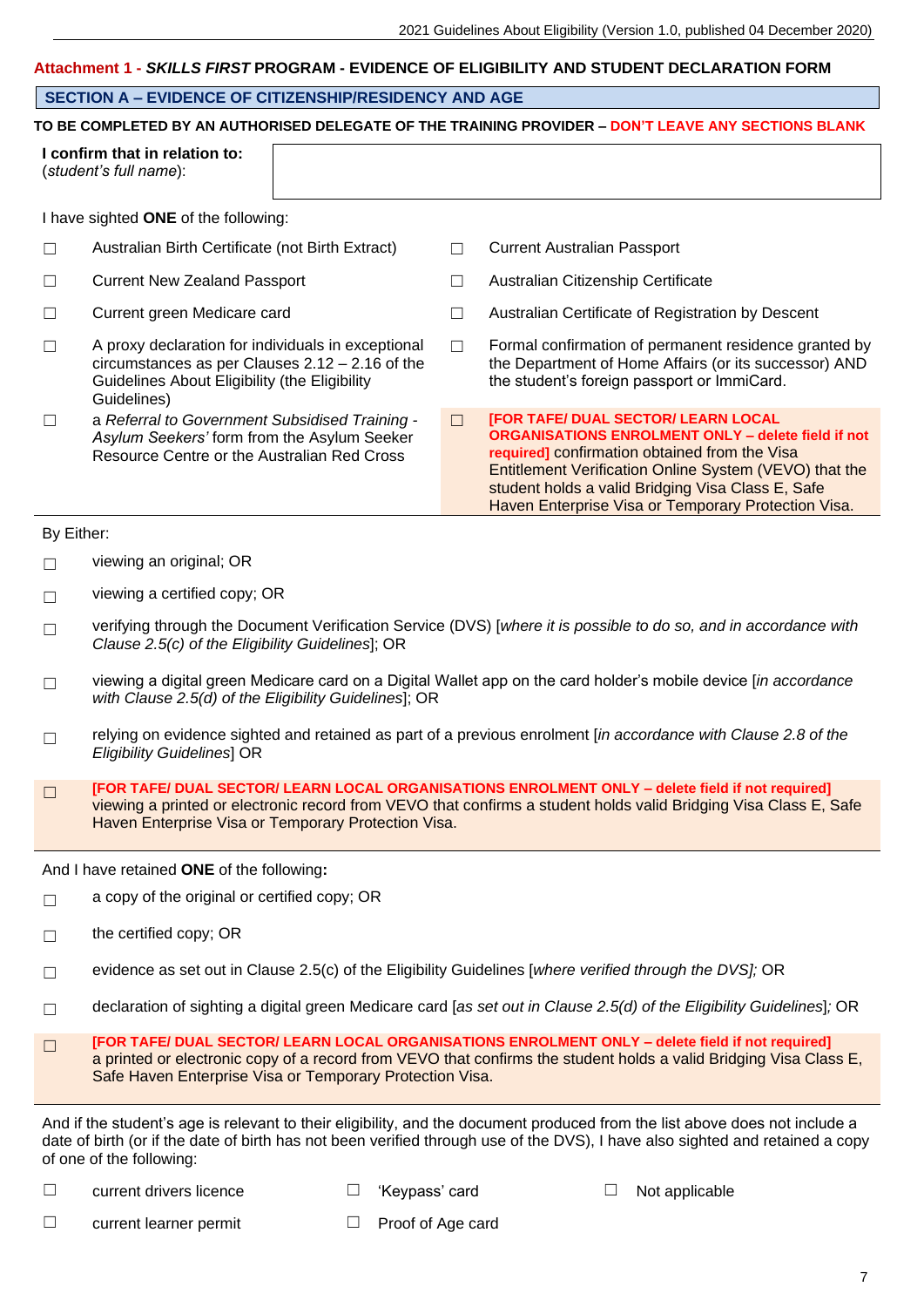|                                                                                                                                                                                                                             | <b>SECTION B1 - EDUCATION HISTORY (ENROLMENT IN A QUALIFICATION)</b>                                                                                                                          |                |                |    |                 |                                                                                                                                                                                                                                                                                     |  |
|-----------------------------------------------------------------------------------------------------------------------------------------------------------------------------------------------------------------------------|-----------------------------------------------------------------------------------------------------------------------------------------------------------------------------------------------|----------------|----------------|----|-----------------|-------------------------------------------------------------------------------------------------------------------------------------------------------------------------------------------------------------------------------------------------------------------------------------|--|
| TO BE COMPLETED BY THE STUDENT - DON'T LEAVE ANY SECTION BLANK UNLESS YOU ARE ASKED TO SKIP A<br>QUESTION OR GO TO THE DECLARATION - PLEASE ASK THE TRAINING PROVIDER FOR HELP IF YOU DON'T<br><b>UNDERSTAND A QUESTION</b> |                                                                                                                                                                                               |                |                |    |                 |                                                                                                                                                                                                                                                                                     |  |
|                                                                                                                                                                                                                             | A 'skill set' means a course with the title 'Course in' or a single subject, or small group of subjects (for example 'Course in Family<br>Violence', 'Infection control Skill Set (Retail)'). |                |                |    |                 |                                                                                                                                                                                                                                                                                     |  |
|                                                                                                                                                                                                                             |                                                                                                                                                                                               |                |                |    |                 | A 'qualification' means a course that has 'Certificate' or 'Diploma' in the title (for example, 'Certificate III in Business', 'Diploma of Nursing').                                                                                                                               |  |
| Q1                                                                                                                                                                                                                          | time the training you are applying for is scheduled to start?                                                                                                                                 |                |                |    |                 | What is the highest qualification (not including secondary or high school) that you have completed, or expect to complete at the                                                                                                                                                    |  |
|                                                                                                                                                                                                                             | qualification, write 'none')                                                                                                                                                                  |                |                |    |                 | (include code and full title of qualification if possible, for example, Certificate III in Aged Care. If you have not completed any                                                                                                                                                 |  |
|                                                                                                                                                                                                                             |                                                                                                                                                                                               |                |                |    |                 |                                                                                                                                                                                                                                                                                     |  |
| Q <sub>2</sub>                                                                                                                                                                                                              | qualification/s at this and other training providers you've enrolled in, but haven't started yet).                                                                                            |                |                |    |                 | How many other Skills First funded qualifications have you enrolled in that have started, or will start in the same calendar year<br>as the qualification/s you are applying for now? (Don't include the qualification/s you are applying for now. Do include other                 |  |
|                                                                                                                                                                                                                             | 0<br>$\mathbf{1}$                                                                                                                                                                             | $\overline{2}$ | 3              | 4+ | (circle number) |                                                                                                                                                                                                                                                                                     |  |
| Q3                                                                                                                                                                                                                          | you doing at the moment?                                                                                                                                                                      |                |                |    |                 | Not including the qualification/s you are applying for now, how many other Skills First funded skill sets and/or qualifications are                                                                                                                                                 |  |
|                                                                                                                                                                                                                             | 0<br>1                                                                                                                                                                                        | $\overline{2}$ | 3              | 4+ | (circle number) |                                                                                                                                                                                                                                                                                     |  |
| Q4                                                                                                                                                                                                                          | for now? If you are applying for a qualification on the Foundation Skills List, tick 'not applicable'.                                                                                        |                |                |    |                 | In your lifetime, how many government funded qualifications have you started that are at the same level as the one you are applying                                                                                                                                                 |  |
|                                                                                                                                                                                                                             | 0<br>1                                                                                                                                                                                        | $\overline{2}$ |                |    |                 |                                                                                                                                                                                                                                                                                     |  |
|                                                                                                                                                                                                                             |                                                                                                                                                                                               |                | 3              | 4+ | (circle number) | $\Box$ not applicable                                                                                                                                                                                                                                                               |  |
|                                                                                                                                                                                                                             |                                                                                                                                                                                               |                |                |    |                 |                                                                                                                                                                                                                                                                                     |  |
| Q <sub>5</sub>                                                                                                                                                                                                              | [FOR TAFE/DUAL SECTOR ENROLMENT ONLY - delete Q5 - Q8 if not required]<br>for a second Fee Waiver under the JobTrainer initiative.                                                            |                |                |    |                 | If you are applying for a qualification on the 'Free TAFE for Priority Courses List', do you want to access your opportunity to receive<br>a Fee Waiver for this qualification? Note: You can only receive a Fee Waiver for one qualification on this list, unless you are eligible |  |
|                                                                                                                                                                                                                             | <b>YES</b>                                                                                                                                                                                    | NO.            | Not applicable |    | (circle answer) | (If 'NO', or 'not applicable' go to Student Declaration)                                                                                                                                                                                                                            |  |
| Q6                                                                                                                                                                                                                          | 'Free TAFE for Priority Courses List?                                                                                                                                                         |                |                |    |                 | If you answered 'YES' to Q5, have you already received a Fee Waiver for this qualification or for any other qualification on the                                                                                                                                                    |  |
|                                                                                                                                                                                                                             | <b>YES</b>                                                                                                                                                                                    | <b>NO</b>      |                |    | (circle answer) | (If 'NO', go to Student Declaration)                                                                                                                                                                                                                                                |  |
| Q7                                                                                                                                                                                                                          | Waiver?                                                                                                                                                                                       |                |                |    |                 | If you answered 'YES' to Q6, are you applying to recommence in the same qualification for which you previously received a Fee                                                                                                                                                       |  |
|                                                                                                                                                                                                                             | <b>YES</b>                                                                                                                                                                                    | <b>NO</b>      |                |    | (circle answer) | (If 'YES' go to Student Declaration)                                                                                                                                                                                                                                                |  |
| Q8                                                                                                                                                                                                                          |                                                                                                                                                                                               |                |                |    |                 | If you answered 'NO' to Q7, did you receive the Fee Waiver for a qualification under the JobTrainer initiative?                                                                                                                                                                     |  |
|                                                                                                                                                                                                                             | <b>YES</b>                                                                                                                                                                                    | <b>NO</b>      |                |    | (circle answer) |                                                                                                                                                                                                                                                                                     |  |
|                                                                                                                                                                                                                             | [FOR JOBTRAINER ENROLMENT ONLY - delete Q9 - Q15 if not required]                                                                                                                             |                |                |    |                 |                                                                                                                                                                                                                                                                                     |  |
| Q9                                                                                                                                                                                                                          | JobTrainer initiative.                                                                                                                                                                        |                |                |    |                 | Are you seeking to enrol in a qualification under the JobTrainer initiative? Note: You can only enrol in one qualification under the                                                                                                                                                |  |
|                                                                                                                                                                                                                             | <b>YES</b>                                                                                                                                                                                    | <b>NO</b>      |                |    | (circle answer) | (If 'NO', go to Student Declaration)                                                                                                                                                                                                                                                |  |
| Q10                                                                                                                                                                                                                         |                                                                                                                                                                                               |                |                |    |                 | If you answered 'YES' to Q9, have you previously started a qualification under the JobTrainer initiative?                                                                                                                                                                           |  |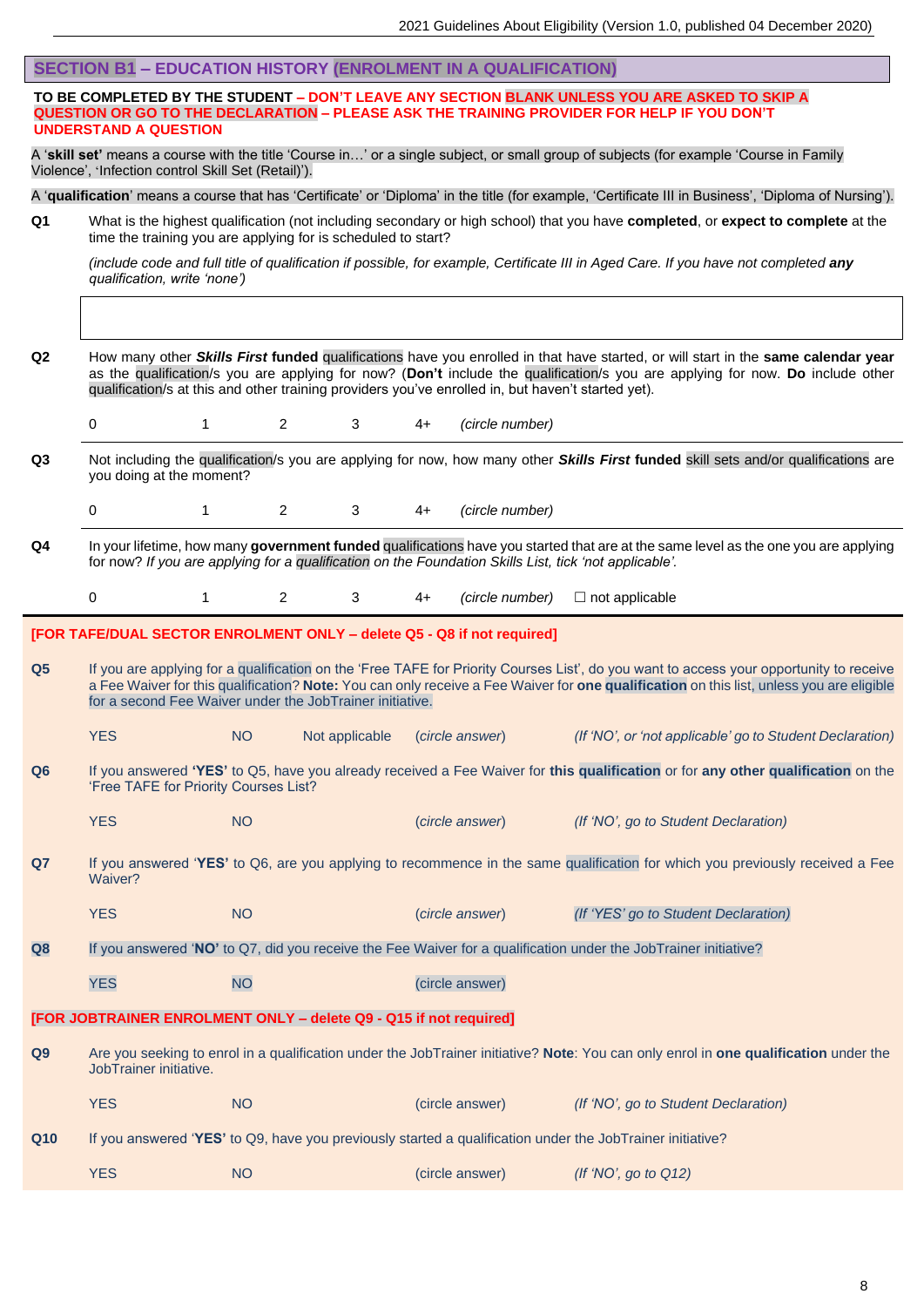| Q11 | If you answered 'YES' to Q10, are you applying to recommence in the same qualification that you already started under the<br>JobTrainer initiative?                         |                                                                             |                      |                 |                                                                                                                                      |  |  |
|-----|-----------------------------------------------------------------------------------------------------------------------------------------------------------------------------|-----------------------------------------------------------------------------|----------------------|-----------------|--------------------------------------------------------------------------------------------------------------------------------------|--|--|
|     | <b>YES</b>                                                                                                                                                                  | <b>NO</b>                                                                   |                      | (circle answer) | (If 'YES' or 'NO', go to Student Declaration)                                                                                        |  |  |
| Q12 | Are you 17 to 24 years old?                                                                                                                                                 |                                                                             |                      |                 |                                                                                                                                      |  |  |
|     | <b>YES</b>                                                                                                                                                                  | <b>NO</b>                                                                   |                      | (circle answer) | (If 'YES', go to Student Declaration)                                                                                                |  |  |
| Q13 | Are you a job seeker?                                                                                                                                                       |                                                                             |                      |                 |                                                                                                                                      |  |  |
|     | <b>YES</b>                                                                                                                                                                  | <b>NO</b>                                                                   |                      | (circle answer) | (If 'NO', go to Student Declaration)                                                                                                 |  |  |
| Q14 |                                                                                                                                                                             | If you answered 'YES' to Q13, tick any of these boxes if they apply to you: |                      |                 |                                                                                                                                      |  |  |
|     | $\Box$ I have a current and valid Health Care Card,<br>Pensioner Concession Card or Veteran's Gold<br>Card<br>I have a separation certificate from my<br>$\Box$<br>employer |                                                                             | $\Box$<br>retrenched |                 | I have a letter from my employer or a company receiver on company<br>letterhead that says I have been, or will be, made redundant or |  |  |
|     |                                                                                                                                                                             |                                                                             |                      |                 |                                                                                                                                      |  |  |
|     |                                                                                                                                                                             | (If you ticked a box, go to Student Declaration)                            |                      |                 |                                                                                                                                      |  |  |
| Q15 | this form.                                                                                                                                                                  |                                                                             |                      |                 | If you did not tick any of the boxes in Q14, you can make a declaration that you are a job seeker by ticking this box and signing    |  |  |
|     | П                                                                                                                                                                           | I declare that I am currently unemployed                                    |                      |                 |                                                                                                                                      |  |  |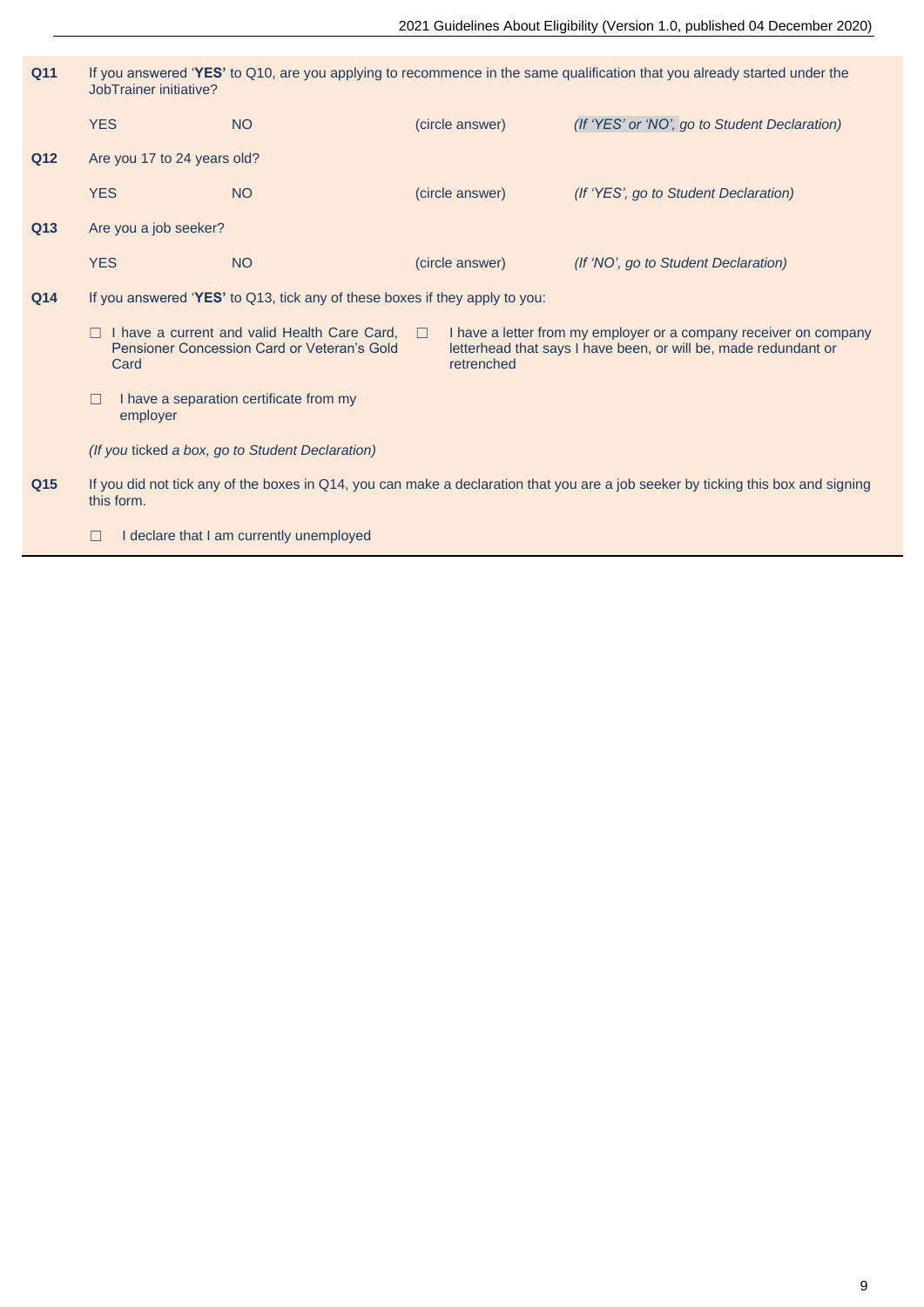| <b>SECTION B2 - EDUCATION HISTORY (ENROLMENT IN A SKILL SET)</b>                                                                                                                              |                                                                                                                                                                                                                                                                                                                                                      |                                                                                                     |           |                                   |   |        |                 |                 |                                                                                                                                                                                                    |
|-----------------------------------------------------------------------------------------------------------------------------------------------------------------------------------------------|------------------------------------------------------------------------------------------------------------------------------------------------------------------------------------------------------------------------------------------------------------------------------------------------------------------------------------------------------|-----------------------------------------------------------------------------------------------------|-----------|-----------------------------------|---|--------|-----------------|-----------------|----------------------------------------------------------------------------------------------------------------------------------------------------------------------------------------------------|
|                                                                                                                                                                                               |                                                                                                                                                                                                                                                                                                                                                      | <b>UNDERSTAND A QUESTION</b>                                                                        |           |                                   |   |        |                 |                 | TO BE COMPLETED BY THE STUDENT - DON'T LEAVE ANY SECTION BLANK UNLESS YOU ARE ASKED TO SKIP A<br><b>QUESTION OR GO TO THE DECLARATION - PLEASE ASK THE TRAINING PROVIDER FOR HELP IF YOU DON'T</b> |
| A 'skill set' means a course with the title 'Course in' or a single subject, or small group of subjects (for example 'Course in Family<br>Violence', 'Infection control Skill Set (Retail)'). |                                                                                                                                                                                                                                                                                                                                                      |                                                                                                     |           |                                   |   |        |                 |                 |                                                                                                                                                                                                    |
|                                                                                                                                                                                               |                                                                                                                                                                                                                                                                                                                                                      |                                                                                                     |           |                                   |   |        |                 |                 | A 'qualification' means a course that has 'Certificate' or 'Diploma' in the title (for example, 'Certificate III in Business', 'Diploma of Nursing').                                              |
| Q <sub>1</sub>                                                                                                                                                                                | How many other Skills First funded skill sets have you enrolled in that have started, or will start in the same calendar year as the<br>skill set you are applying for now? (Don't include the skill set you are applying for now. Do include other skill sets at this and other<br>training providers you've enrolled in, but haven't started yet). |                                                                                                     |           |                                   |   |        |                 |                 |                                                                                                                                                                                                    |
|                                                                                                                                                                                               | 0                                                                                                                                                                                                                                                                                                                                                    | 1                                                                                                   |           | 2                                 | 3 | $4+$   |                 | (circle number) |                                                                                                                                                                                                    |
| Q <sub>2</sub>                                                                                                                                                                                |                                                                                                                                                                                                                                                                                                                                                      | doing at the moment?                                                                                |           |                                   |   |        |                 |                 | Not including the skill set/s you are applying for now, how many other Skills First funded skill sets and/or qualifications are you                                                                |
|                                                                                                                                                                                               | 0                                                                                                                                                                                                                                                                                                                                                    | $\mathbf{1}$                                                                                        |           | 2                                 | 3 | $4+$   |                 | (circle number) |                                                                                                                                                                                                    |
| Q <sub>3</sub>                                                                                                                                                                                |                                                                                                                                                                                                                                                                                                                                                      | Please tick any of these boxes if you are doing, or will start, one of the skill sets on this list: |           |                                   |   |        |                 |                 |                                                                                                                                                                                                    |
|                                                                                                                                                                                               |                                                                                                                                                                                                                                                                                                                                                      | □ Infection Control Skill Set                                                                       |           | □ Construction Industry Skill Set |   |        |                 |                 | □ Course in identifying and responding to family violence risk                                                                                                                                     |
|                                                                                                                                                                                               |                                                                                                                                                                                                                                                                                                                                                      | [FOR JOBTRAINER ENROLMENT ONLY - delete Q4 - Q10 if not required]                                   |           |                                   |   |        |                 |                 |                                                                                                                                                                                                    |
| Q <sub>4</sub>                                                                                                                                                                                |                                                                                                                                                                                                                                                                                                                                                      | JobTrainer initiative.                                                                              |           |                                   |   |        |                 |                 | Are you seeking to enrol in a skill set under the JobTrainer initiative? Note: You can only enrol in one skill set under the                                                                       |
|                                                                                                                                                                                               | <b>YES</b>                                                                                                                                                                                                                                                                                                                                           |                                                                                                     | <b>NO</b> |                                   |   |        | (circle answer) |                 | (If 'NO', go to Student Declaration)                                                                                                                                                               |
| Q <sub>5</sub>                                                                                                                                                                                |                                                                                                                                                                                                                                                                                                                                                      |                                                                                                     |           |                                   |   |        |                 |                 | If you answered 'YES' to Q4, have you previously started a skill set under the JobTrainer initiative?                                                                                              |
|                                                                                                                                                                                               | <b>YES</b>                                                                                                                                                                                                                                                                                                                                           |                                                                                                     | <b>NO</b> |                                   |   |        | (circle answer) |                 | (If 'NO', go to $Q7$ )                                                                                                                                                                             |
| Q <sub>6</sub>                                                                                                                                                                                |                                                                                                                                                                                                                                                                                                                                                      | initiative?                                                                                         |           |                                   |   |        |                 |                 | If you answered 'YES' to Q5, are you applying to recommence in the same skill set that you already started under the JobTrainer                                                                    |
|                                                                                                                                                                                               | <b>YES</b>                                                                                                                                                                                                                                                                                                                                           |                                                                                                     | <b>NO</b> |                                   |   |        | (circle answer) |                 | (If 'YES' or 'NO', go to Student Declaration)                                                                                                                                                      |
| Q7                                                                                                                                                                                            |                                                                                                                                                                                                                                                                                                                                                      | Are you 17 to 24 years old?                                                                         |           |                                   |   |        |                 |                 |                                                                                                                                                                                                    |
|                                                                                                                                                                                               | <b>YES</b>                                                                                                                                                                                                                                                                                                                                           |                                                                                                     | <b>NO</b> |                                   |   |        | (circle answer) |                 | (If 'YES', go to Student Declaration)                                                                                                                                                              |
| Q8                                                                                                                                                                                            |                                                                                                                                                                                                                                                                                                                                                      | Are you a job seeker?                                                                               |           |                                   |   |        |                 |                 |                                                                                                                                                                                                    |
|                                                                                                                                                                                               | <b>YES</b>                                                                                                                                                                                                                                                                                                                                           |                                                                                                     | <b>NO</b> |                                   |   |        | (circle answer) |                 | (If 'NO', go to Student Declaration)                                                                                                                                                               |
| Q <sub>9</sub>                                                                                                                                                                                |                                                                                                                                                                                                                                                                                                                                                      | If you answered 'YES' to Q8, tick any of these boxes if they apply to you:                          |           |                                   |   |        |                 |                 |                                                                                                                                                                                                    |
|                                                                                                                                                                                               | П                                                                                                                                                                                                                                                                                                                                                    | I have a current and valid Health Care Card,<br>Pensioner Concession Card or Veteran's Gold<br>Card |           |                                   |   | $\Box$ | retrenched      |                 | I have a letter from my employer or a company receiver on company<br>letterhead that says I have been, or will be, made redundant or                                                               |
|                                                                                                                                                                                               | П                                                                                                                                                                                                                                                                                                                                                    | I have a separation certificate from my<br>employer                                                 |           |                                   |   |        |                 |                 |                                                                                                                                                                                                    |
|                                                                                                                                                                                               |                                                                                                                                                                                                                                                                                                                                                      | (If you ticked a box, go to Student Declaration)                                                    |           |                                   |   |        |                 |                 |                                                                                                                                                                                                    |
| Q10                                                                                                                                                                                           | form.                                                                                                                                                                                                                                                                                                                                                |                                                                                                     |           |                                   |   |        |                 |                 | If you did not tick any of the boxes in Q9, you can make a declaration that you are a job seeker by ticking this box and signing this                                                              |
|                                                                                                                                                                                               |                                                                                                                                                                                                                                                                                                                                                      | $\Box$ I declare that I am currently unemployed.                                                    |           |                                   |   |        |                 |                 |                                                                                                                                                                                                    |

10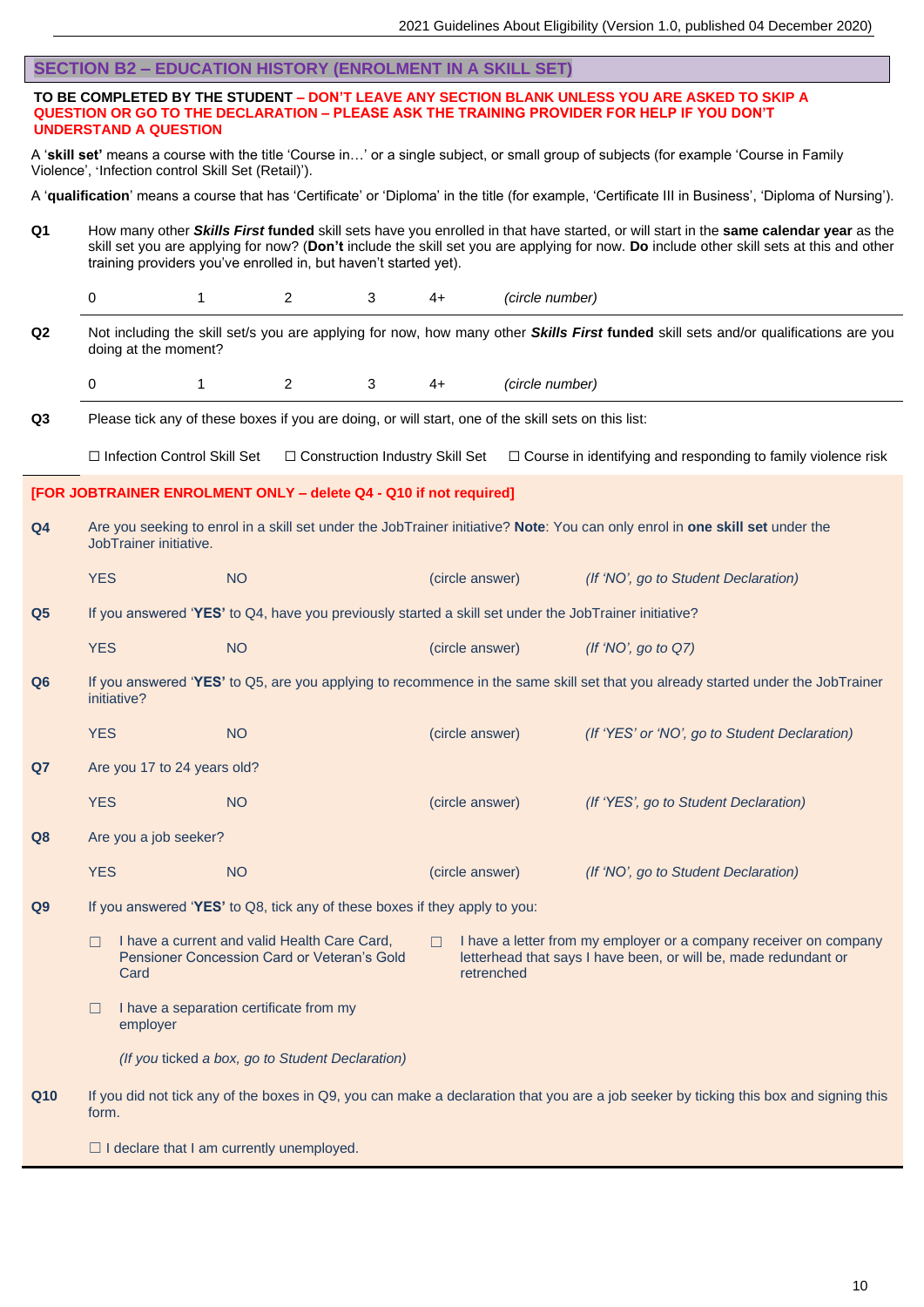#### **SECTION B3 – EDUCATION HISTORY (STUDENT DECLARATION)**

#### **STUDENT DECLARATION**

**I,** *(print your full name)*:

**In seeking to enrol in** *(write the code and full title of the qualification/s or skill set/s)*:

#### **Declare the following to be true and accurate statements:**

- I **AM / AM NOT** enrolled in a school, including government, non-government, independent, Catholic or home school. *(circle the appropriate response)*
- I **AM / AM NOT** enrolled in the Commonwealth Government's Skills for Education and Employment program. (*circle the appropriate response)*
- I understand that my enrolment in the above qualification/s and/or skill set/s may be subsidised by the Victorian and Commonwealth Government under the *Skills First* Program. I understand how my enrolment will affect my future training options and eligibility for further training under the *Skills First* program.
- I acknowledge and understand that I may be contacted by the Department of Education and Training or an agent to participate in a survey, interview or other questionnaire.

| <b>SIGNED:</b> | DATE: |  |
|----------------|-------|--|
|                |       |  |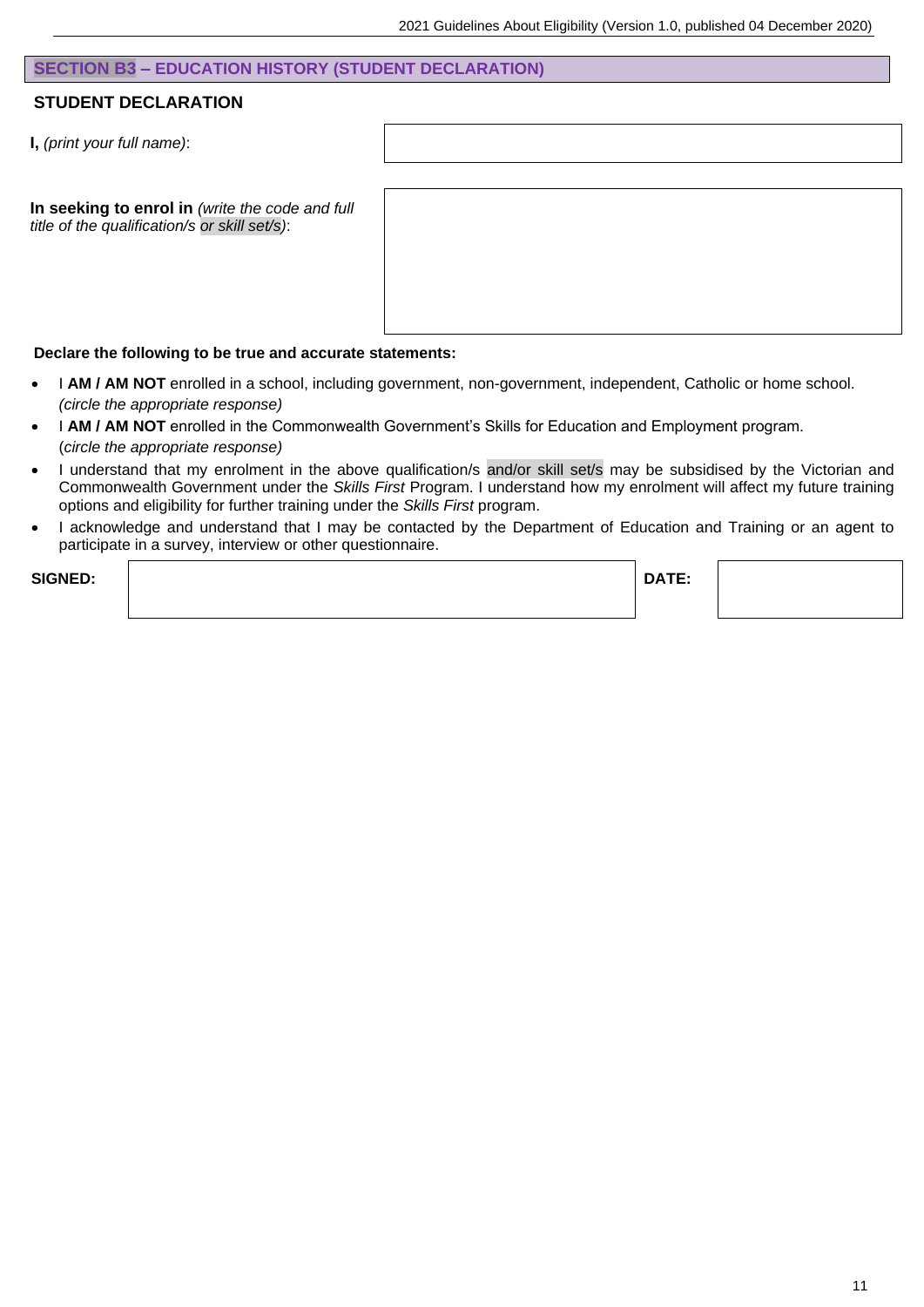#### **SECTION C – TRAINING PROVIDER DECLARATION**

#### **TO BE COMPLETED BY THE TRAINING PROVIDER – DON'T LEAVE ANY SECTIONS BLANK**

| Number of qualifications student is currently eligible<br>for: | $\Box$ 0   | $\Box$ 1  | $\Box$ 2 |
|----------------------------------------------------------------|------------|-----------|----------|
| Number of skill sets student is currently eligible for:        | $\Box$ 0   | $\Box$ 1  | $\Box$ 2 |
| <b>Eligibility exemption granted:</b>                          | $\Box$ YFS | $\Box$ No |          |

Based on:

- discussion with the student:
- the evidence I have sighted (and retained a copy of) in **Section A**; and
- the information provided to me by the student in **Section B** of this form;

I believe that the above individual satisfies the *Skills First* Entitlement eligibility requirements as set out in the VET Funding Contract (the Contract) and the Guidelines About Eligibility (the Eligibility Guidelines) and is eligible for funding under the *Skills First* Program for the following program/s:

*(write the code and full title of the program/s in which the student is seeking to enrol)*

Where applicable I have also sighted and retained relevant evidence required to grant an exemption from eligibility requirements or other limits under any initiatives in Part C of Schedule 1 of the Contract and as specified in Attachment 4 of the Eligibility Guidelines.

I acknowledge that as the Training Provider's authorised delegate, I am responsible for ensuring that all parts of this form are complete. By signing this Declaration, I acknowledge that I have reviewed **Sections A** and **B** and have confirmed they have been completed in full.

#### **Authorised Training Provider Delegate**:

| Name:     |  |
|-----------|--|
| Position: |  |
| Signed    |  |
| Date:     |  |

#### **NOTES**

Use this section to record additional detail, relevant eligibility information, including information used by the Training Provider to verify the student's eligibility that is not captured in Sections A or B.

**If there are no notes, write N/A**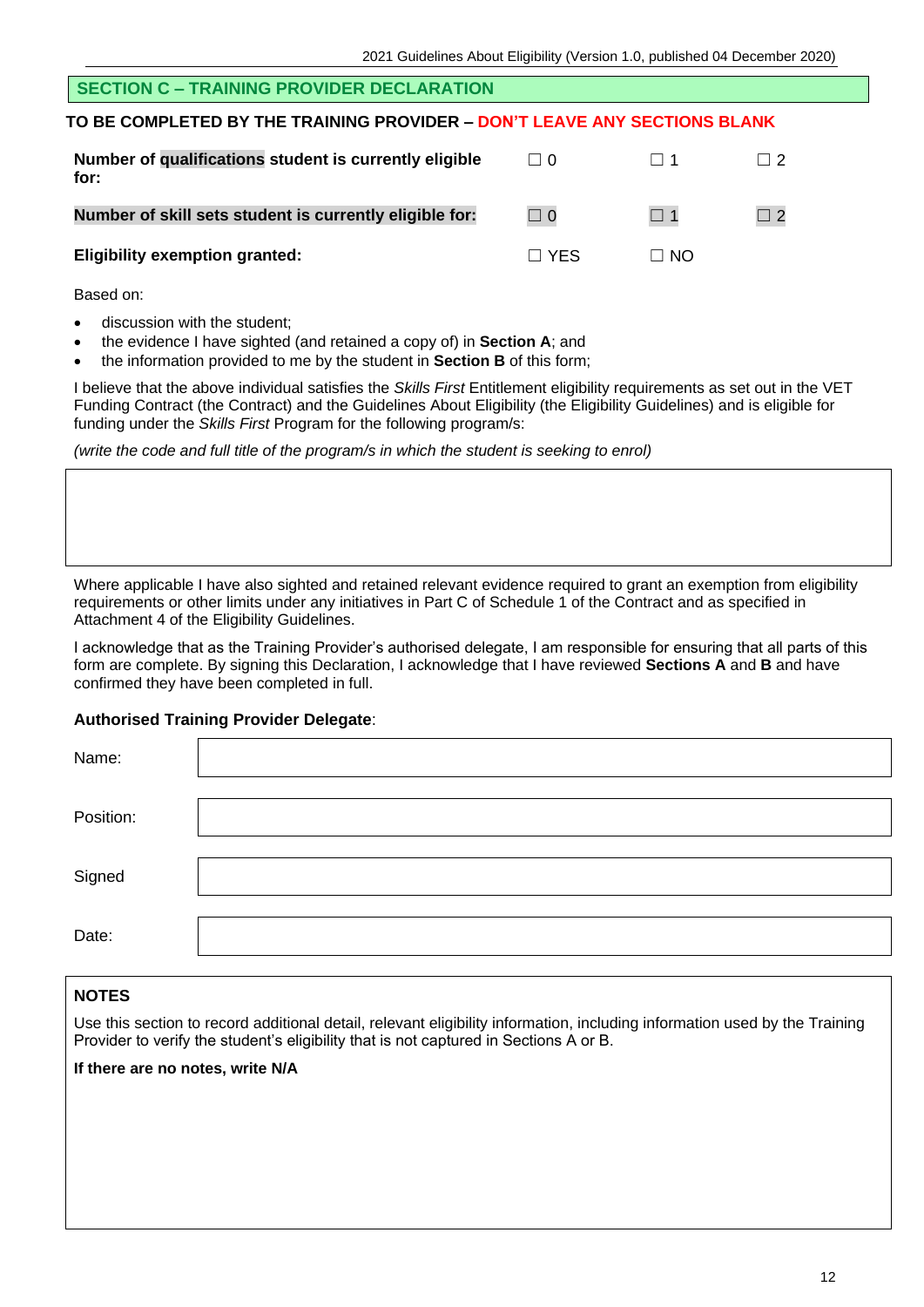## **FOUNDATION SKILLS LIST**

(As at 04 December 2020)

#### **Program code**

| <b>LNSUPPORT</b> | <b>Literacy and Numeracy Support</b> |
|------------------|--------------------------------------|
|------------------|--------------------------------------|

#### **Domain A: General education, vocational pathways and literacy and numeracy**

| Program code                 | <b>Program Name</b>                                          |
|------------------------------|--------------------------------------------------------------|
| <b>General Education</b>     |                                                              |
| <b>22471VIC</b>              | Course in Initial General Education for Adults               |
| <b>22333VIC</b>              | Certificate I in Developing Independence                     |
| <b>22476VIC</b>              | Certificate I in General Education for Adults (Introductory) |
| <b>22472VIC</b>              | Certificate I in General Education for Adults                |
| <b>22473VIC</b>              | Certificate II in General Education for Adults               |
| <b>22474VIC</b>              | Certificate III in General Education for Adults              |
| Work and vocational pathways |                                                              |
| <b>FSK10213</b>              | Certificate I in Skills for Vocational Pathways              |
| <b>FSK10113</b>              | Certificate I in Access to Vocational Pathways               |
| <b>FSK20113</b>              | Certificate II in Skills for Work and Vocational Pathways    |
| <b>FSK10219</b>              | Certificate I in Skills for Vocational Pathways              |
| <b>FSK10119</b>              | Certificate I in Access to Vocational Pathways               |
| <b>FSK20119</b>              | Certificate II in Skills for Work and Vocational Pathways    |
| Indigenous-specific programs |                                                              |
| <b>22447VIC</b>              | Certificate I in Mumgu-dhal tyama-tiyt                       |
| <b>22448VIC</b>              | Certificate II in Mumgu-dhal tyama-tiyt                      |
| <b>22449VIC</b>              | Certificate III in Mumgu-dhal tyama-tiyt                     |
| Senior secondary study       |                                                              |
| <b>VCALFND001</b>            | Victorian Certificate of Applied Learning (Foundation)       |

#### **Domain B: English as an Additional Language (EAL) and related programs**

| Program code    | <b>Program Name</b>                               |
|-----------------|---------------------------------------------------|
| <b>22482VIC</b> | Course in Initial EAL                             |
| <b>22483VIC</b> | Course in EAL                                     |
| <b>22484VIC</b> | Certificate I in EAL (Access)                     |
| <b>22485VIC</b> | Certificate II in EAL (Access)                    |
| <b>22486VIC</b> | Certificate III in EAL (Access)                   |
| <b>22487VIC</b> | Certificate IV in EAL (Access)                    |
| <b>22488VIC</b> | Certificate II in EAL (Employment)                |
| <b>22489VIC</b> | Certificate III in EAL (Employment)               |
| <b>22490VIC</b> | Certificate IV in EAL (Employment / Professional) |
| <b>22491VIC</b> | Certificate III in EAL (Further Study)            |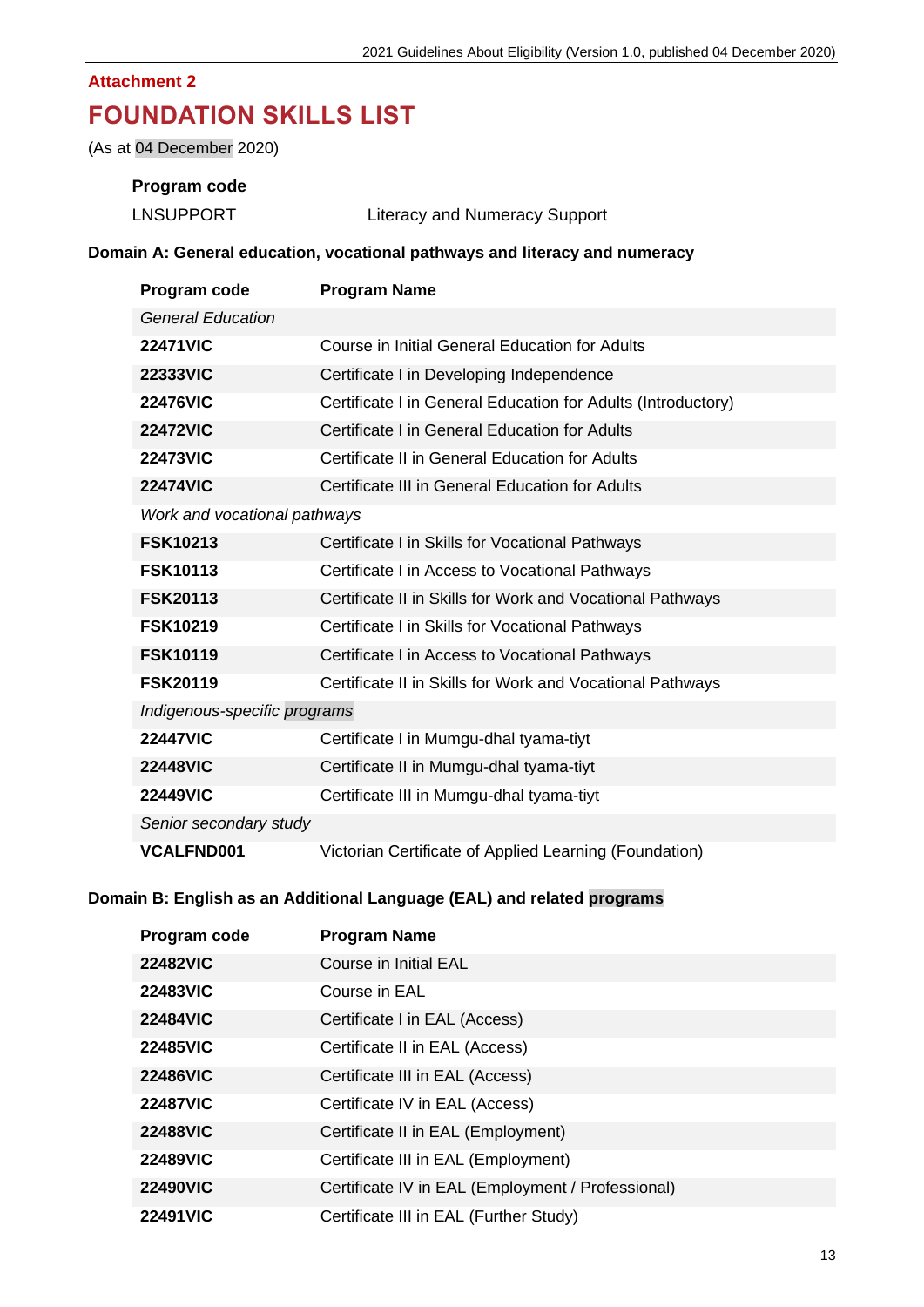2021 Guidelines About Eligibility (Version 1.0, published 04 December 2020)

| <b>22492VIC</b> | Certificate IV in EAL (Further Study)                          |  |  |  |
|-----------------|----------------------------------------------------------------|--|--|--|
|                 |                                                                |  |  |  |
| <b>10725NAT</b> | Course in Preliminary Spoken and Written English               |  |  |  |
| <b>10726NAT</b> | Course in Spoken and Written English for Job Seeking           |  |  |  |
| <b>10727NAT</b> | Certificate I in Spoken and Written English                    |  |  |  |
| <b>10728NAT</b> | Certificate II in Spoken and Written English                   |  |  |  |
| <b>10729NAT</b> | Certificate III in Spoken and Written English                  |  |  |  |
| <b>10730NAT</b> | Certificate IV in Spoken and Written English for Further Study |  |  |  |

#### **Domain C: Disability-specific programs**

| Program code    | <b>Program Name</b>                                  |
|-----------------|------------------------------------------------------|
| <b>22301VIC</b> | Certificate I in Transition Education                |
|                 | (accreditation period expires on 31 December 2020)   |
| <b>22302VIC</b> | Certificate I in Work Education                      |
|                 | (accreditation period expires on 31 December 2020)   |
| <b>22481VIC</b> | Certificate II in Work Education                     |
| <b>22554VIC</b> | Course in Initial Adult Literacy and Numeracy        |
| <b>22555VIC</b> | Certificate I in Initial Adult Literacy and Numeracy |

*Note: These categories are limited to the specific qualifications listed or their equivalent as determined by the Department.*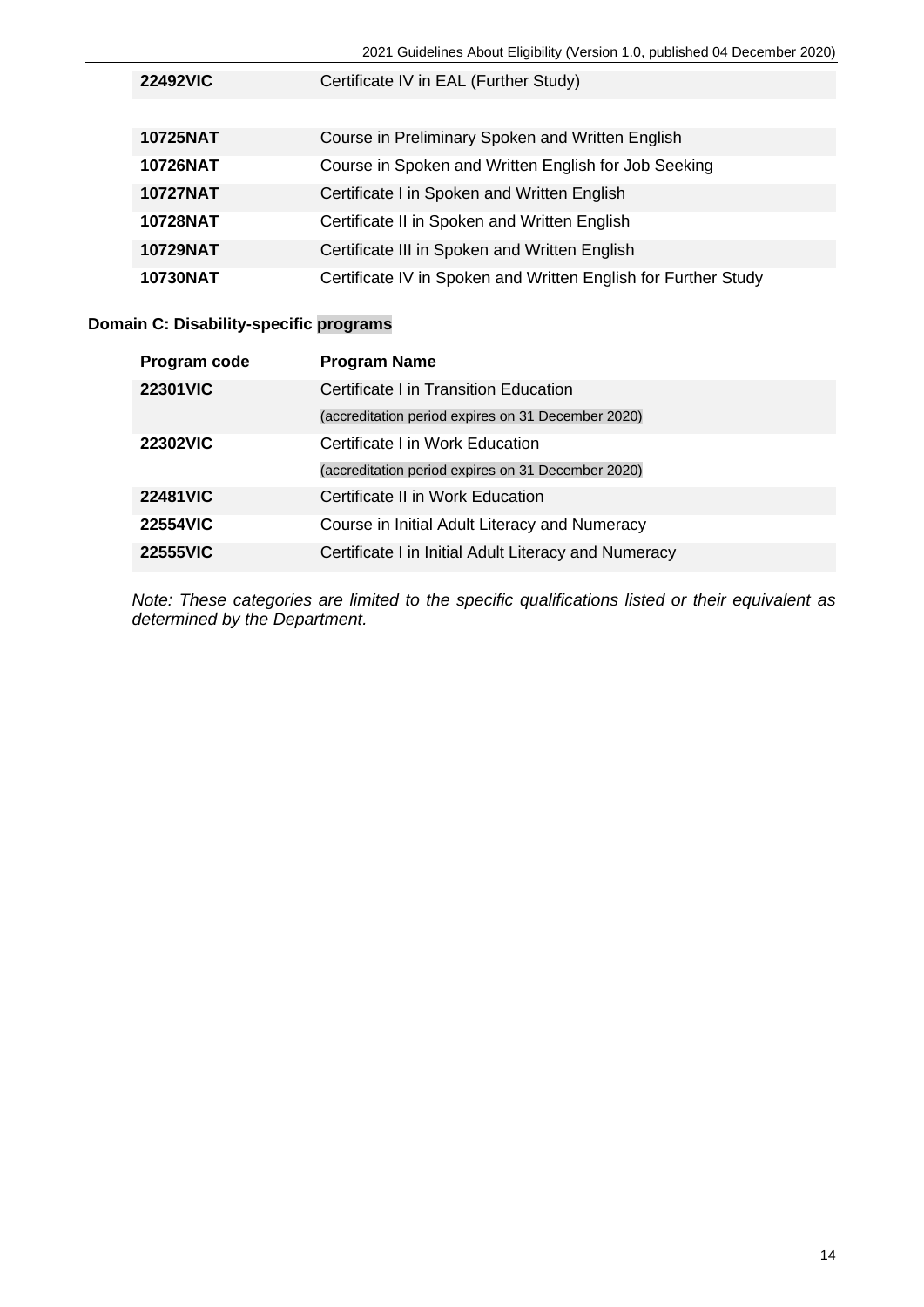### **PRE-APPRENTICESHIP AND PATHWAY PROGRAMS**

(As at 04 December 2020)

| Program code    | <b>Program Name</b>                                                                                                                                                                         |
|-----------------|---------------------------------------------------------------------------------------------------------------------------------------------------------------------------------------------|
| <b>AUR20720</b> | Certificate II in Automotive Vocational Preparation                                                                                                                                         |
|                 | (previous version in transition until 12 November 2021)                                                                                                                                     |
| <b>AUR20920</b> | Certificate II in Automotive Body Repair Technology                                                                                                                                         |
|                 | (previous version in transition until 12 November 2021)                                                                                                                                     |
| <b>AUR20520</b> | Certificate II In Automotive Servicing Technology                                                                                                                                           |
|                 | (previous version in transition until 12 November 2021)                                                                                                                                     |
| <b>AUR20220</b> | Certificate II in Automotive Air Conditioning Technology                                                                                                                                    |
|                 | (previous version in transition until 12 November 2021)                                                                                                                                     |
| <b>CPC20220</b> | Certificate II in Construction Pathways                                                                                                                                                     |
|                 | (previous version in transition until 26 November 2021)                                                                                                                                     |
| <b>22338VIC</b> | Certificate II in Building and Construction (Bricklaying, Carpentry,<br>Painting and Decorating, Wall and Ceiling Lining, Wall and Floor<br>Tiling and Solid Plastering) Pre-apprenticeship |
| <b>22285VIC</b> | Certificate II in Signage and Graphics                                                                                                                                                      |
|                 | (accreditation period expires on 31 December 2020)                                                                                                                                          |
| <b>22304VIC</b> | Certificate II in Plumbing (Pre-apprenticeship)                                                                                                                                             |
|                 | (accreditation period expires on 31 December 2020)                                                                                                                                          |
| FBP20217        | Certificate II in Baking                                                                                                                                                                    |
| <b>ICP20115</b> | Certificate II in Printing and Graphic Arts (General)                                                                                                                                       |
| <b>MSF20313</b> | Certificate II in Furniture Making                                                                                                                                                          |
| <b>MSF20413</b> | Certificate II in Glass and Glazing                                                                                                                                                         |
| <b>22470VIC</b> | Certificate II in Engineering Studies                                                                                                                                                       |
| <b>MEM20413</b> | Certificate II in Engineering Pathways                                                                                                                                                      |
| AHC20416        | Certificate II in Horticulture                                                                                                                                                              |
| AMP20117        | Certificate II in Meat Processing (Food Services)                                                                                                                                           |
| <b>UEE22020</b> | Certificate II in Electrotechnology (Career Start)                                                                                                                                          |
|                 | (previous version in transition until 04 October 2021)                                                                                                                                      |
| <b>22499VIC</b> | Certificate II in Electrotechnology (Pre-vocational)                                                                                                                                        |
| <b>SHB20216</b> | Certificate II in Salon Assistant                                                                                                                                                           |
| AHC20716        | Certificate II in Production Nursery                                                                                                                                                        |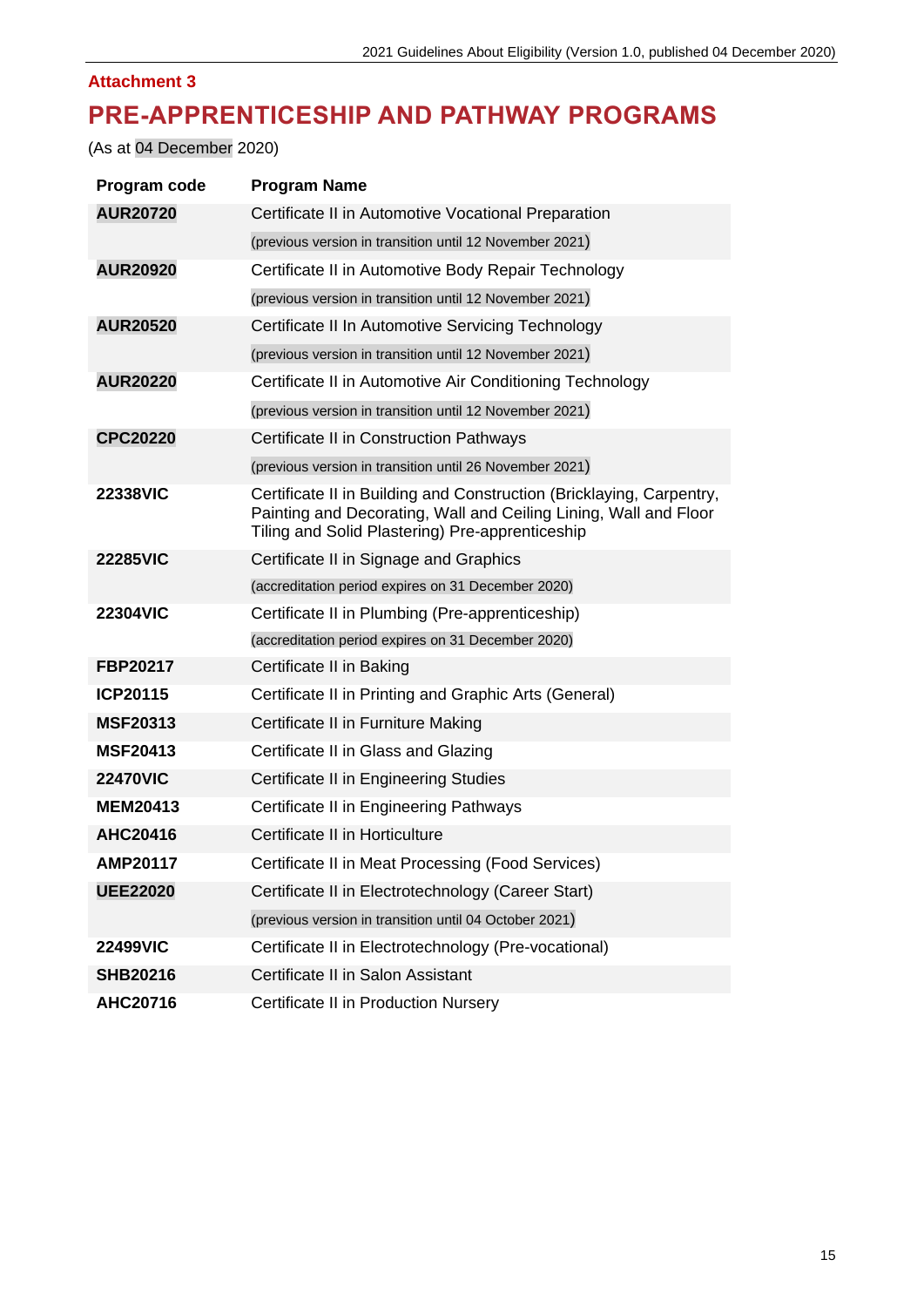**Government initiatives and programs where eligibility exemptions may be granted**

| Name of program or initiative                                                                                | Exemption/s that can be offered:                                                          | Training provider that can offer the<br>exemption:                                             | Student can receive the exemption<br>if.                                                                                                                                                                                                                                                                                                                                                                                                                                         | <b>Training Provider must sight:</b>                                                                                                                                                                                                                                                                                                                                                                                                                                                                                                                                                                                                                                         | <b>Training Provider must retain:</b>                                     |
|--------------------------------------------------------------------------------------------------------------|-------------------------------------------------------------------------------------------|------------------------------------------------------------------------------------------------|----------------------------------------------------------------------------------------------------------------------------------------------------------------------------------------------------------------------------------------------------------------------------------------------------------------------------------------------------------------------------------------------------------------------------------------------------------------------------------|------------------------------------------------------------------------------------------------------------------------------------------------------------------------------------------------------------------------------------------------------------------------------------------------------------------------------------------------------------------------------------------------------------------------------------------------------------------------------------------------------------------------------------------------------------------------------------------------------------------------------------------------------------------------------|---------------------------------------------------------------------------|
| Asylum Seeker VET Program                                                                                    | Citizenship or permanent residence.                                                       | Any training provider.                                                                         | They are referred to training by the<br>Asylum Seeker Resource Centre or<br>the Australian Red Cross Victims of<br>Human Trafficking Program.                                                                                                                                                                                                                                                                                                                                    | A signed 'Referral to Government<br><b>Subsidised Training - Asylum</b><br>Seekers' form.                                                                                                                                                                                                                                                                                                                                                                                                                                                                                                                                                                                    | A copy of the form.                                                       |
|                                                                                                              |                                                                                           | <b>TAFE Institute, Dual Sector</b><br>University, or Learn Local<br>Organisation only.         | They hold a valid BVE, SHEV or TPV.                                                                                                                                                                                                                                                                                                                                                                                                                                              | Confirmation obtained through the<br>Commonwealth's Visa Entitlement<br>Verification Online (VEVO).                                                                                                                                                                                                                                                                                                                                                                                                                                                                                                                                                                          | A printed or electronic transaction<br>record from VEVO.                  |
| <b>Eligibility Exemptions Initiative</b>                                                                     | Upskilling; and/or<br>'2 at level in a lifetime'.                                         | Any training provider.                                                                         | There are no criteria a student must<br>meet, however, the Training Provider<br>must:<br>preference exemptions for<br>students seeking training that will<br>meet identified skills shortages<br>and localised labour market<br>needs and/or improve<br>employment prospects; and<br>offer an exemption to a student<br>who is:<br>a retrenched worker;<br>an automotive supply<br>$\circ$<br>chain worker; or<br>a Jobs Victoria<br><b>Employment Network</b><br>(JVEN) client. | If a student is a retrenched worker,<br>automotive supply chain worker or<br>JVEN client, confirmation the<br>individual has attended a Skills and<br>Job Centre to discuss referral to<br>training and:<br>• a separation certificate from the<br>individual's employer;<br>a letter from an employer/receiver<br>on company/receiver letterhead<br>stating that the individual has<br>been made redundant;<br>a letter from the individual's<br>current employer on<br>company/receiver letterhead<br>specifying that retrenchment will<br>occur for that individual on a<br>nominated date; or<br>if the individual is a JVEN client, a<br>signed JVEN registration form. | A copy of the evidence required if a<br>student is in a mandatory cohort. |
| Delivery of training to support the 10-<br>year industry plan for family violence<br>prevention and response | '2 at a time'; and/or<br>'2 Skill Sets in a year'.                                        | Any training provider.                                                                         | Enrolling in '22510VIC - Course in<br>identifying and responding to family<br>violence risk'.                                                                                                                                                                                                                                                                                                                                                                                    | N/A                                                                                                                                                                                                                                                                                                                                                                                                                                                                                                                                                                                                                                                                          | N/A                                                                       |
|                                                                                                              | 'Upskilling'; and/or<br>'2 at level in a lifetime'.                                       | <b>TAFE Institute or Dual Sector</b><br>University only.                                       | They are a family violence<br>practitioner seeking to gain<br>qualifications in training, they have<br>been referred by GEN VIC and they<br>are enrolling in the Certificate IV in<br><b>Training and Assessment</b><br>(TAE40116).                                                                                                                                                                                                                                              | A referral letter from GEN VIC.                                                                                                                                                                                                                                                                                                                                                                                                                                                                                                                                                                                                                                              | A copy of the letter.                                                     |
| Covid-19 Response - Funding to<br><b>Deliver Infection Control Skill Sets</b>                                | Citizenship or permanent residence;<br>'2 at a time'; and/or<br>'2 Skill Sets in a year'. | A training provider that has the<br>Infection Control Skill Set on its<br><b>Funded Scope.</b> | They:<br>• have not previously<br>completed an Infection<br>Control Skill Set; and<br>are currently employed in<br>Victoria in a customer-facing<br>role.<br>For HLTSS00064 - Infection Control<br>Skill Set, they are currently employed                                                                                                                                                                                                                                        | Confirmation of the student's<br>employment status and that they<br>have not previously completed an<br>Infection Control Skill Set.                                                                                                                                                                                                                                                                                                                                                                                                                                                                                                                                         | N/A                                                                       |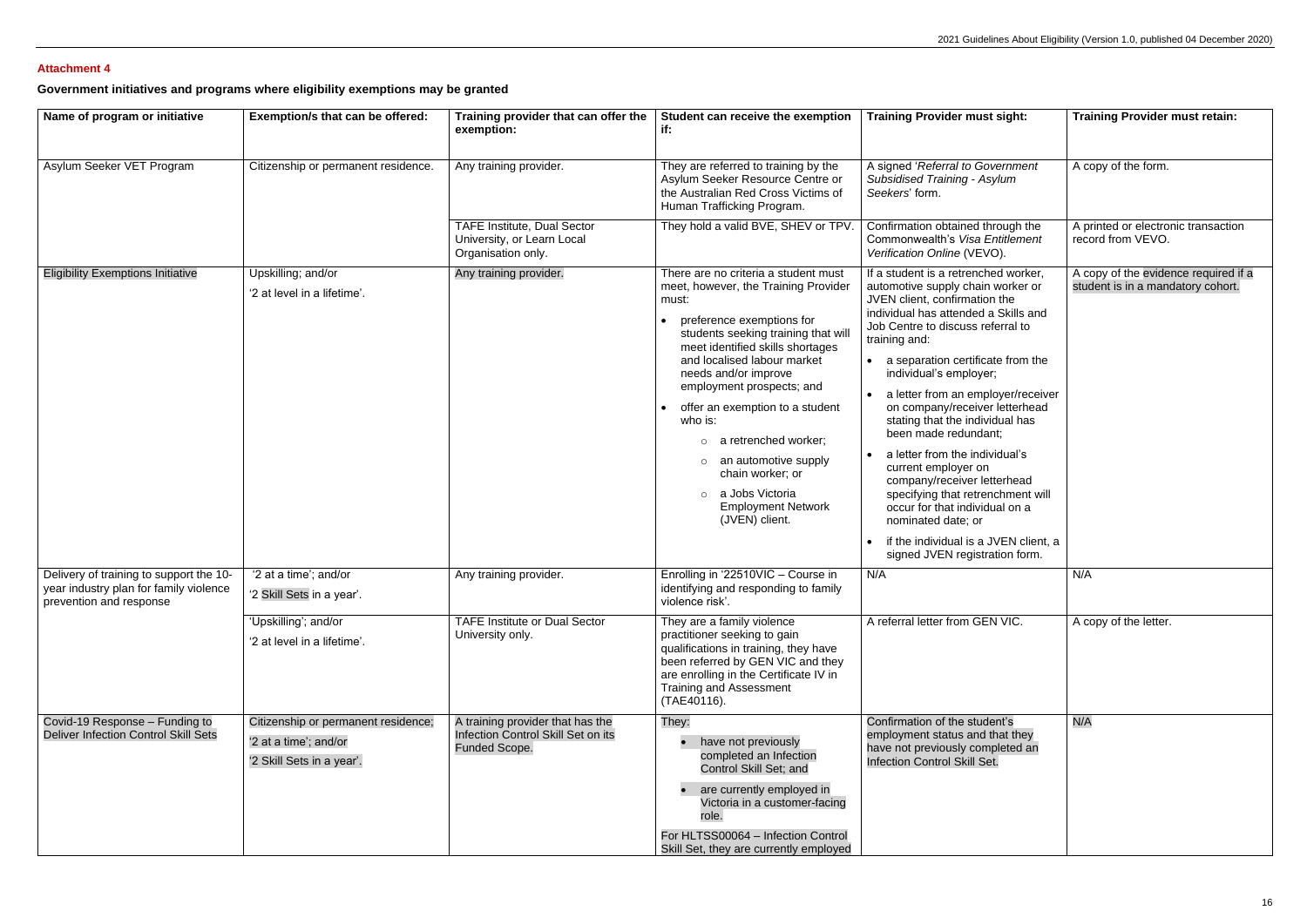| Name of program or initiative | Exemption/s that can be offered:            | Training provider that can offer the<br>exemption: | Student can receive the exemption<br>if:                                                                      | <b>Training Provider must sight:</b>                                                                                                                                                                                                                                                                                                                                                                                                                                                                                                                                                                                                                                                                                                                                                                                                                                                                                                                                                 | <b>Training Provider must retain:</b>                                                                        |
|-------------------------------|---------------------------------------------|----------------------------------------------------|---------------------------------------------------------------------------------------------------------------|--------------------------------------------------------------------------------------------------------------------------------------------------------------------------------------------------------------------------------------------------------------------------------------------------------------------------------------------------------------------------------------------------------------------------------------------------------------------------------------------------------------------------------------------------------------------------------------------------------------------------------------------------------------------------------------------------------------------------------------------------------------------------------------------------------------------------------------------------------------------------------------------------------------------------------------------------------------------------------------|--------------------------------------------------------------------------------------------------------------|
|                               |                                             |                                                    | in a customer-facing role in the<br>disability/individual support care<br>sector and/or the aged care sector. |                                                                                                                                                                                                                                                                                                                                                                                                                                                                                                                                                                                                                                                                                                                                                                                                                                                                                                                                                                                      |                                                                                                              |
| <b>JobTrainer</b>             | 'Upskilling'<br>'2 at level in a lifetime'. | Any training provider                              | They are aged 17 to 24 or a job<br>seeker.                                                                    | A completed Evidence of Eligibility<br>and Student Declaration form or<br>otherwise confirming with the<br>individual that they have not<br>previously received JobTrainer<br>benefits for another program; and<br>One of the documents in Section A of<br>the Evidence of Eligibility and Student<br>Declaration form that provides<br>evidence of their age; or<br>If they are a job seeker:<br>a current and valid Health Care<br>Card, Pensioner Concession<br>Card or Veteran's Gold Card;<br>a separation certificate from the<br>individual's employer;<br>a letter from an employer or<br>company receiver on company<br>letterhead stating that they have<br>been made, or will be made,<br>redundant or retrenched; or<br>If they do not have one of the above:<br>their response to Part B1 Q15 on<br>the Evidence of Eligibility and<br>Student Declaration form;<br>their response to Part B2 Q10 on<br>the Evidence of Eligibility and<br>Student Declaration form; or | A copy of the item of evidence that<br>demonstrates the student is eligible to<br>participate in JobTrainer. |
|                               |                                             |                                                    |                                                                                                               | a self-declaration that they are<br>currently unemployed.                                                                                                                                                                                                                                                                                                                                                                                                                                                                                                                                                                                                                                                                                                                                                                                                                                                                                                                            |                                                                                                              |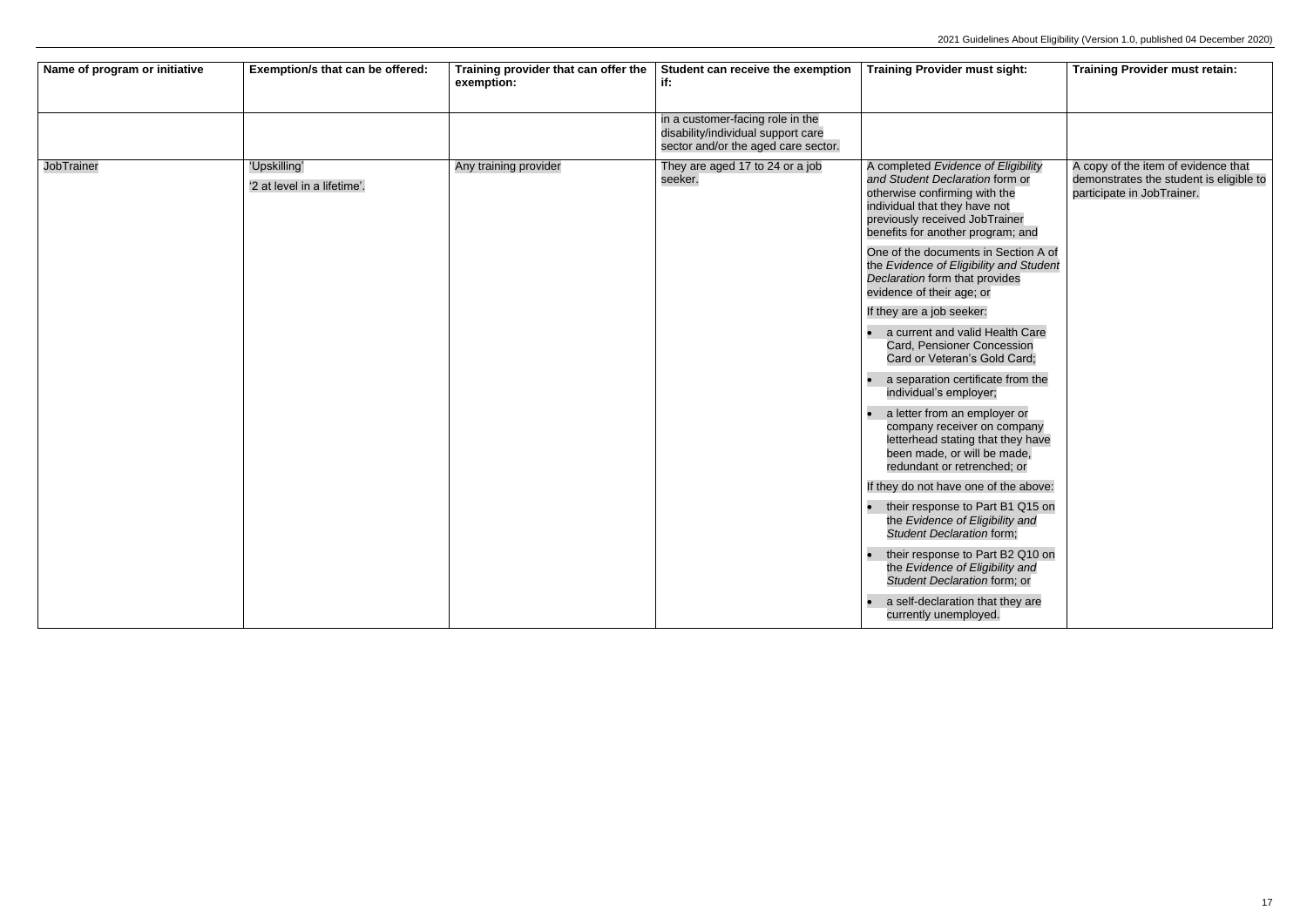#### **How to have a document certified**

Bring both an original and a copy of the original to the certifier.

The certifier will:

- 1. examine the original to ensure it is not a copy or forgery
- 2. examine the copy to ensure it is identical to the original. A copy can be considered identical even if it is a different size or colour, so long as that does not result in the loss of any material information.

The certifier will then write or stamp the copy with the words: "Certified to be a true copy of the original seen by me." They will sign and date the copy, and write or stamp their name, personal or professional address and qualification.

If there are multiple pages to the copy, the certifier will sign or initial and number all pages.

The copy has now been certified.

#### **Who can certify a document**

Under Section 39 of the *Oaths and Affirmations Act 2018* (as of 1 March 2019) the list of persons who may certify copies of original documents includes:

- A person currently licensed or registered to practice in Australia as one of the following occupations:
	- o Architect
	- o Chiropractor
	- o Conveyancer
	- o Dentist
	- o Financial adviser or financial planner
	- o Legal practitioner
	- o Medical practitioner
	- o Midwife
	- o Migration agent
	- o Nurse
	- o Occupational therapist
	- o Optometrist
	- o Patent attorney
	- o Pharmacist
	- o Physiotherapist
	- o Psychologist
	- o Trade marks attorney
	- o Veterinary surgeon
- An accountant who meets at least one of the following criteria:
	- o Fellow of the National Tax Accountants' Association
	- o Member of Chartered Accountants Australia and New Zealand
	- o Member of the Association of Taxation and Management Accountants
	- o Member of CPA Australia
	- Member of the Institute of Public Accountants
- Agent of the Australian Postal Corporation who is in charge of an office supplying postal services to the public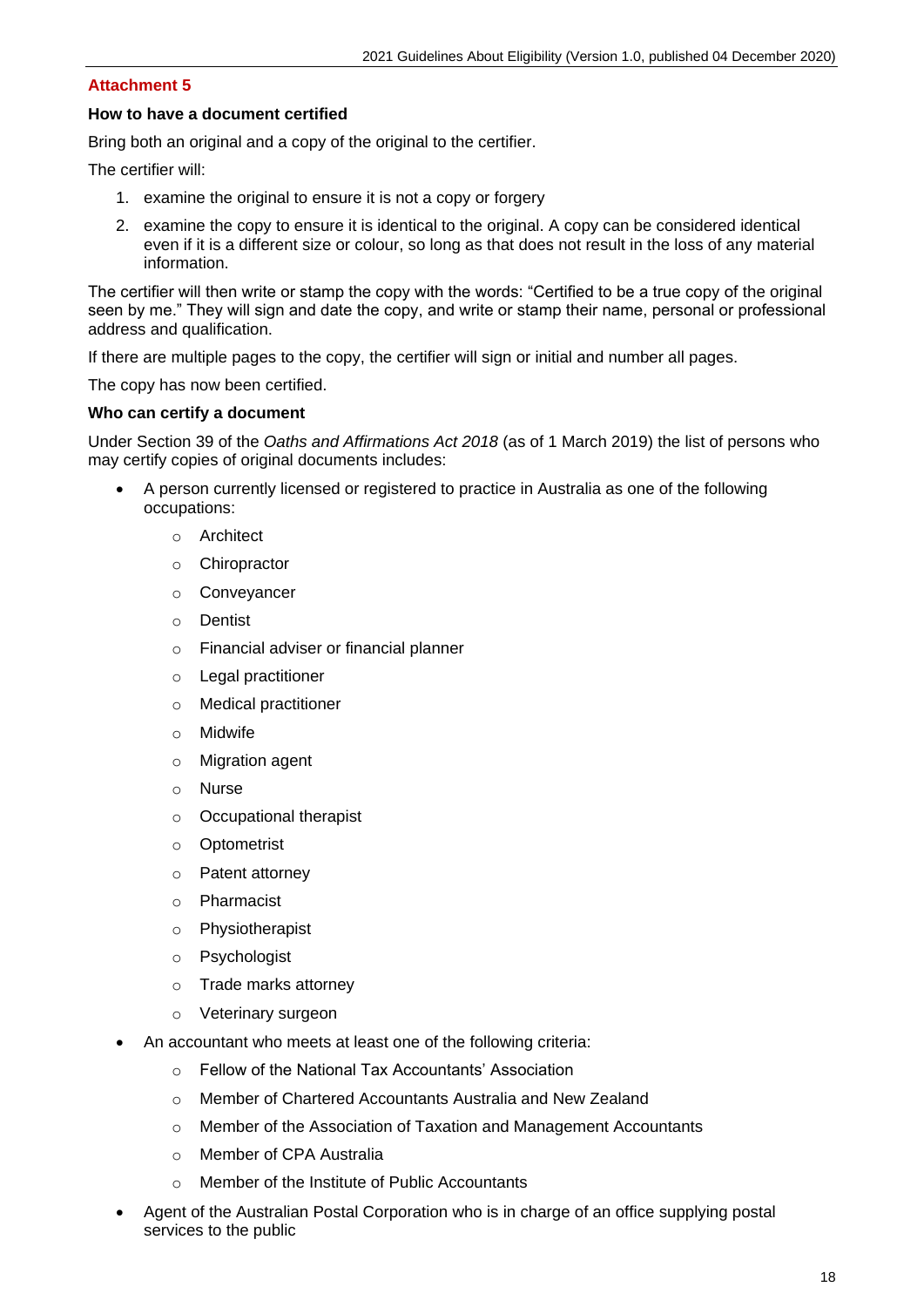- Australian Public Service employee engaged on an ongoing basis with 5 or more years of continuous service who is not otherwise authorised
- Australian Consular Officer or Australian Diplomatic Officer
- Bailiff
- Bank officer with 5 or more continuous years of service
- Building society officer with 5 or more years of continuous service
- Chief executive officer of a Commonwealth court
- Clerk of a court
- Commissioner for Affidavits
- Commissioner for Declarations
- Credit union officer with 5 or more years of continuous service
- Employee of a Commonwealth authority engaged on a permanent basis with 5 or more years of continuous service who is not otherwise authorised
- Employee of the Australian Trade and Investment Commission who is authorised in writing by the Secretary of DFAT to collect fees under s 3(d) of the Consular Fees Act 1955, if at a place outside Australia and in the course of the employee's duties at that place
- Employee of the Commonwealth who is authorised in writing by the Secretary of DFAT to collect fees under s 3(d) of the Consular Fees Act 1955, if at a place outside Australia and in the course of the employee's duties at that place
- An engineer who meets at least one of the following criteria:
	- o A member of Engineers Australia, other than a student
	- o A Registered Professional Engineer of Professionals Australia
	- $\circ$  Registered as an engineer under a law of the Commonwealth or a State or Territory
	- o Registered on the National Engineering Register by Engineers Australia
- Finance company officer with 5 or more years of continuous service
- Holder of a Commonwealth statutory office not otherwise specified
	- o For example, Director of the Australian Institute of Family Studies
- **IBAC Officers**
- Judge
- Justice of the Peace
- Local government Councillor
- **Magistrate**
- Registered marriage celebrant
- Master of a court
- Member of the Australian Defence Force who meets at least one of the following criteria:
	- o An officer
	- o A non-commissioned officer with 5 or more years of continuous service
	- o A warrant officer
- Member of the Australasian Institute of Mining and Metallurgy
- Member of the Governance Institute of Australia Ltd
- Member of the Parliament of a State
- Member of a Territory legislature
- Member of a local government authority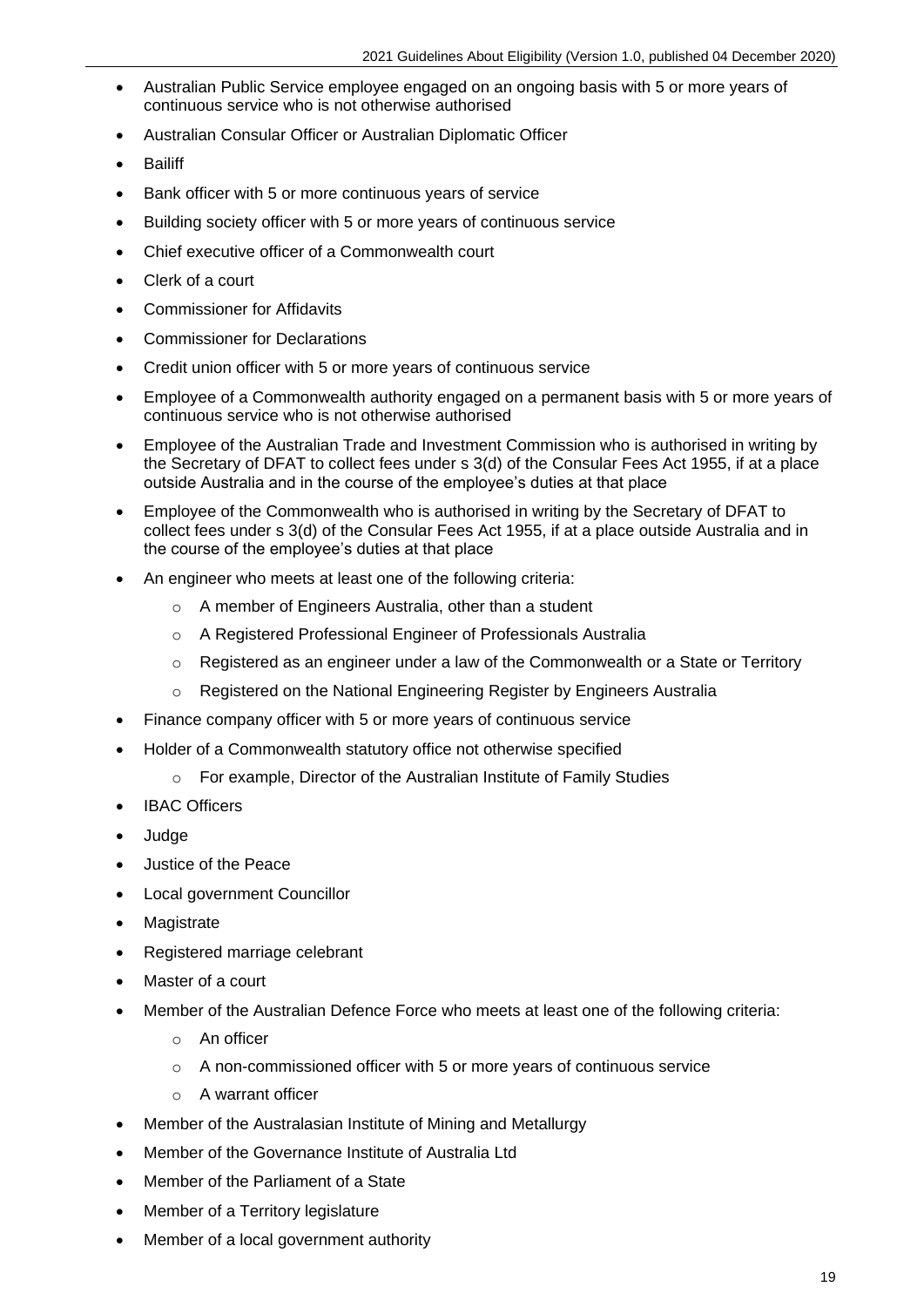- Registered minister of religion
- Notary public, including a notary public exercising functions at a place outside either the Commonwealth or the external Territories of the Commonwealth
- Permanent employee of the Australian Postal Corporation with 5 or more years continuous service who is employed in an office providing postal services to the public
- Permanent employee with 5 or more years of continuous service who is not otherwise specified, if employed at one of the following:
	- o State
	- o Territory
	- o State authority
	- o Territory authority
	- o Local government authority
- Police officer
- Police reservist
- Protective service officer (PSO)
- Registrar, or Deputy Registrar, of a court
- A school principal
- Senior executive employee of a Commonwealth authority
- Senior executive employee of a State or Territory
- Senior Executive Service employee of the Commonwealth
- Sheriff
- Sheriff's officer
- State Trustees officer or employee with a classification level of 2 or above
- Teacher employed on a permanent full-time or part-time basis at a school or tertiary education institution
- Transport Accident Commission officer or employee with a classification of level 2 or above
- VicRoads officer or employee with a classification of level 2 or above
- Victorian Inspectorate Officer
- A Victorian Public Service employee with a prescribed classification level of 2 or above
	- $\circ$  For example, a project officer employed as a VPS4 or an administrative assistant employed as a VPS2
- Victorian WorkCover Authority officer or employee with a classification of band 2 or above
- Any authorised affidavit taker, including:
	- o A judicial officer
		- For example, a judge or magistrate
	- o An associate to a judicial officer
	- o An honorary justice
	- o The prothonotary or a deputy prothonotary of the Supreme Court
	- o The registrar of probates or an assistant registrar of probates
	- o The registrar or a deputy registrar of the County Court
	- $\circ$  The principal registrar, a registrar or a deputy registrar of the Magistrates' Court
	- $\circ$  The principal registrar, a registrar or a deputy registrar of the Children's Court
	- o The principal registrar, a registrar or a deputy registrar of VCAT